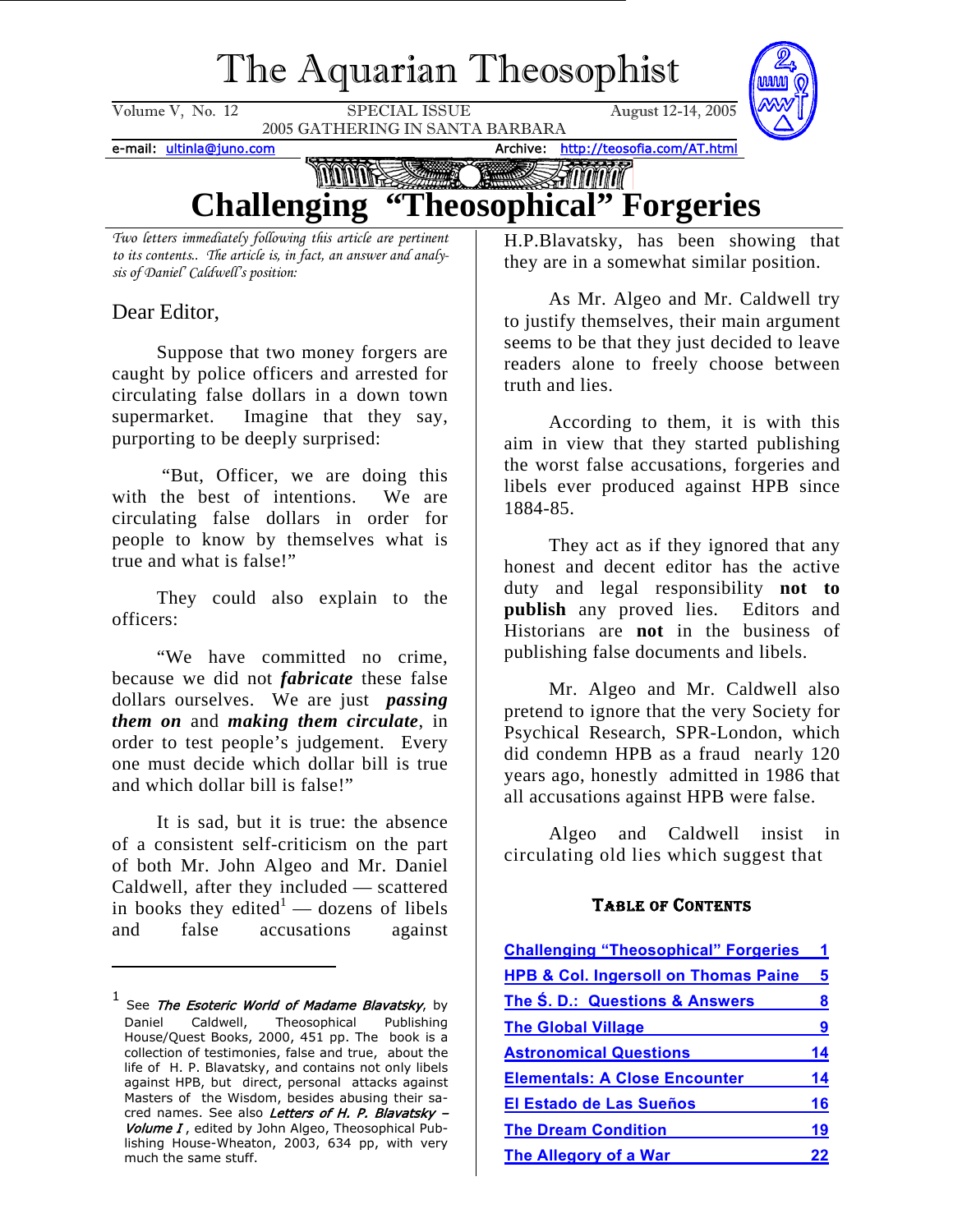HPB had a dirty life, and they publicize dozens of sordid details fabricated by Emma Coulomb and Vsevolod Solovyov.

Both editors refuse to say what's the purpose of publishing libels against the founder of the theosophical movement, of which they still appear to be members.

One possible result of such disguised attacks could be an attempt to render the public image of HPB morally comparable to that of "Bishop" C.W. Leadbeater. In this way, perhaps, as Leadbeater's false theosophy and ritualisms fade away, it would be more difficult for the members of the Adyar Theosophical Society to get back to the authentic philosophy of Theosophy and to find a renewed inspiration in the heroic life example of HPB.

The recent creation of an *HPB Defense Fund* in order to publish an authentic volume of *HPB Letters* has a deep historical importance. At the same time, the new wave of false theosophy must be shown for what it is — until this official policy of attacks against HPB is abandoned by the Adyar Society.

The *first wave* of false Theosophy coming from Adyar in the  $20<sup>th</sup>$  century was ritualistic, pseudomasonic, neochristian and messianic. Mr. Jiddu Krishnamurti was to perform the second coming of "Lord Christ" during  $20<sup>th</sup>$ century. As this mayavic wave now loses its energy, a new illusory action emerges.

The second wave of false theosophy started especially from the 1990s and consists of an attempt to draw the wrong kind of attention over the person of Helena Blavatsky.

As *leadbeaterism* is nearly dead, now we have a *false blavatskianism*. Thousands of true but meaningless and useless details about HPB's life are exaggerated and magnified, while the

main attacks and lies against her are again made to circulate, now (for the first time since 1875) included in the theosophical literature. These unidentified slanders are passed around under the name of "liberty of thought".

This new and false theosophic, personality replaces Philosophy. HPB is shown as a freak, an odd and strange woman, a curiosity of nature, an odd museum piece.

Her lifelong example of purity and dedication to the ideal of human perfection is cowardly attacked in an attempt to destroy her in the eyes of inexperienced students.

Mrs. Radha Burnier, the international president of Adyar TS, does write that those letters are spurious. But she says no more, and she does nothing. No clear defense of HPB has come from Adyar or, for that matter, from the Pasadena Society so far.

To interrupt this resounding and desertlike silence, perhaps we may listen to HPB herself. It is not too difficult to know what the Old Lady would have to say about the situation. Indeed, commenting upon this very same kind of cover-up attacks, H.P.B wrote in a letter to a friend:

"While my enemies tear me to pieces the Adyar people play at 'hide and seek they pretend to be dead — oh! the poor miserable cowards!! (...) I tell you I suffer more from theosophical *traitors* than from the Coulomb, Patterson or even the S.P.R."<sup>1</sup>

These words are a warning to each one of us. HPB and her work for humanity are being astutely but directly attacked, now from inside the movement

<span id="page-1-0"></span> $1$  The Letters of H.P. Blavatsky to A. P. Sinnett., facsimile edition, T.U.P., Pasadena, CA, USA, 1973, 404 pp., see Letter XLVI, p. 114.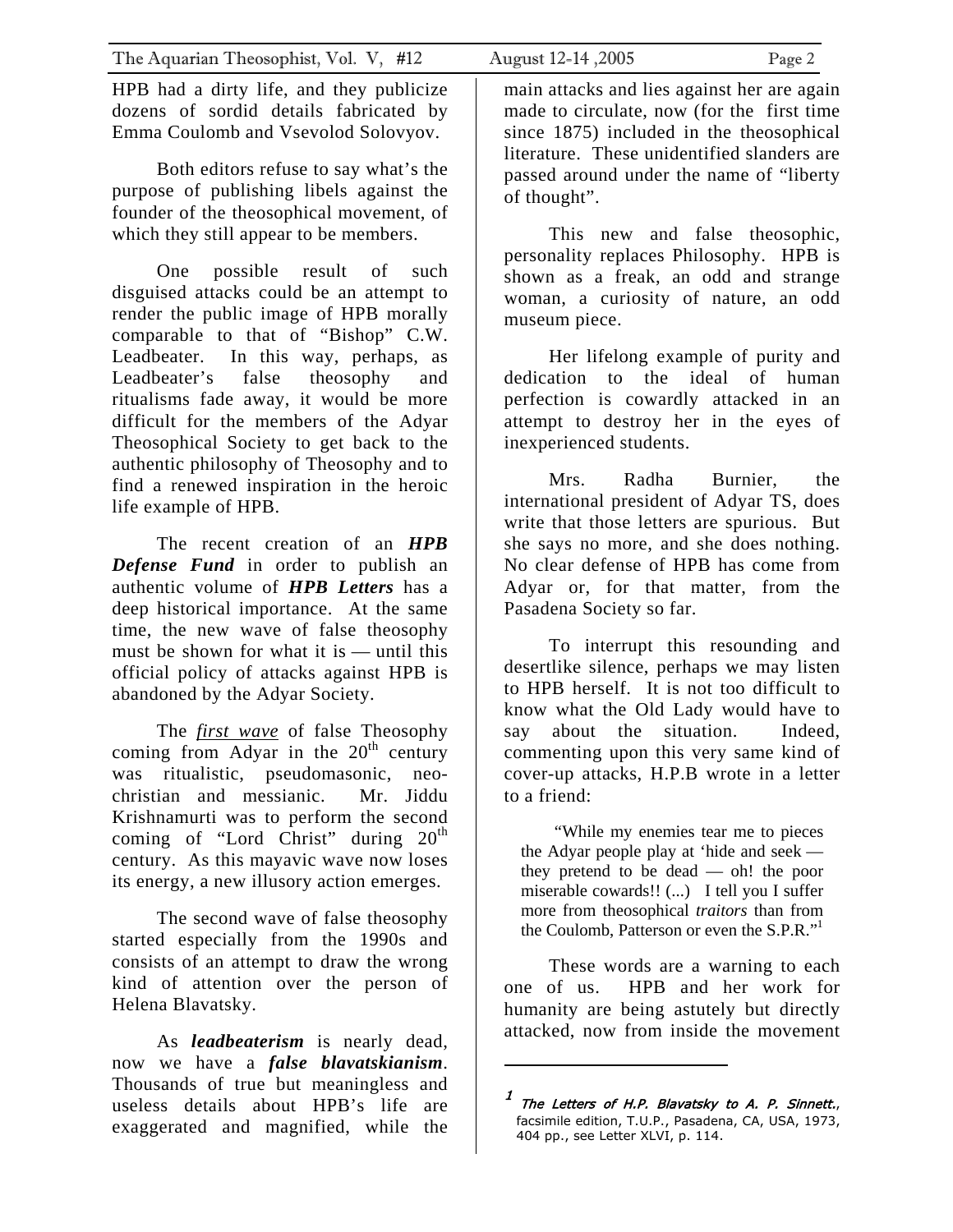she created. Let's see an example of these attacks — and of HPB's answer to them.

Mr. Algeo included in his volume called *HPB Letters* a false letter ascribed to HPB in which she is made to offer her personal services to the Secret Police of the Russian Czar. Algeo says he believes that letter "may be true"

What are Blavatsky's frank commentaries about the smart people who believe, or pretend to believe, in the "fraud and spy theory"?

She writes:

"Those (...) will have to explain what even my traducers of even the Padri class and Psychical Research Society have been unable to explain to this day, *viz.*, the motive for such fraud. They will have to explain why, instead of taking and making money, I gave away to the Society every penny I earned by writing to the papers, why at the same time I nearly killed myself with overwork and incessant labour year after year, until my health gave way, so that but for my Master's repeated help, I should have died long ago from the effects of such voluntary hard labour. For the absurd Russian spy theory, if it still finds credit in some idiotic heads, has long disappeared, at any rate from the official brains of the Anglo-Indians."<sup>1</sup>

Since Mr. Algeo and Mr. Caldwell both appear to be clever people and far from idiots, it seems we can hope they will change their editorial policy and will start having more respect for truth. Until they do so, however, the following words of H. P. Blavatsky, written in a letter to Mrs. Arundale, sound as true and up-to-date as ever:

"Karma is taking its course. We cannot help it. (....) And oh, dear, how many traitors and Judases of all colours and shades we have in the very heart of the Society. *Ambition* is a terrible adviser!"<sup>[2](#page-2-1)</sup>

Fortunately, there is no doubt now that independent publications like *Fohat*, in Canada, *Biosofia*, in Portugal, and *The Aquarian Theosophist*, in the USA, which have had the courage to defend HPB, are playing an increasingly important role in this first decade of the  $21<sup>st</sup>$  century. The example they have set may soon get to be followed in a larger scale.

> Best regards, Carlos Cardoso Aveline, from Brazil.

(E-mail: [carlosaveline@hotmail.com](mailto:carlosaveline@hotmail.com))



#### Dear Jerome,

I have been snowed under with various work and have not replied to your latest email from several weeks ago.

In reply to what you wrote below, it seems to me that a reader who has half a brain and who would carefully read THE ESOTERIC WORLD OF HPB would be able to put in perspective the negative accounts by Coulomb, etc.

ESPECIALLY in light of the various editorial comments I made as well as the comments of other people in the SAME book who show HPB in a different light from Coulomb, Hodgson, etc.

It is unfortunate that you view my book in what appears to be such a "negative" light.

But I am not too terribly surprised since you also apparently view much of my work in a similar way.

<span id="page-2-0"></span> $1$  Why I Do Not Return to India, by HPB, in H.P. Blavatsky Collected Writings, TPH, India, Volume XII, 1980, 859 pp., see pp. 161-162. And also The Aquarian Theosophist, November 2004, p. 04.

<span id="page-2-1"></span> $2$  The Letters of H.P. Blavatsky to A. P. Sinnett, T.U.P., see Letter XLII, p. 95.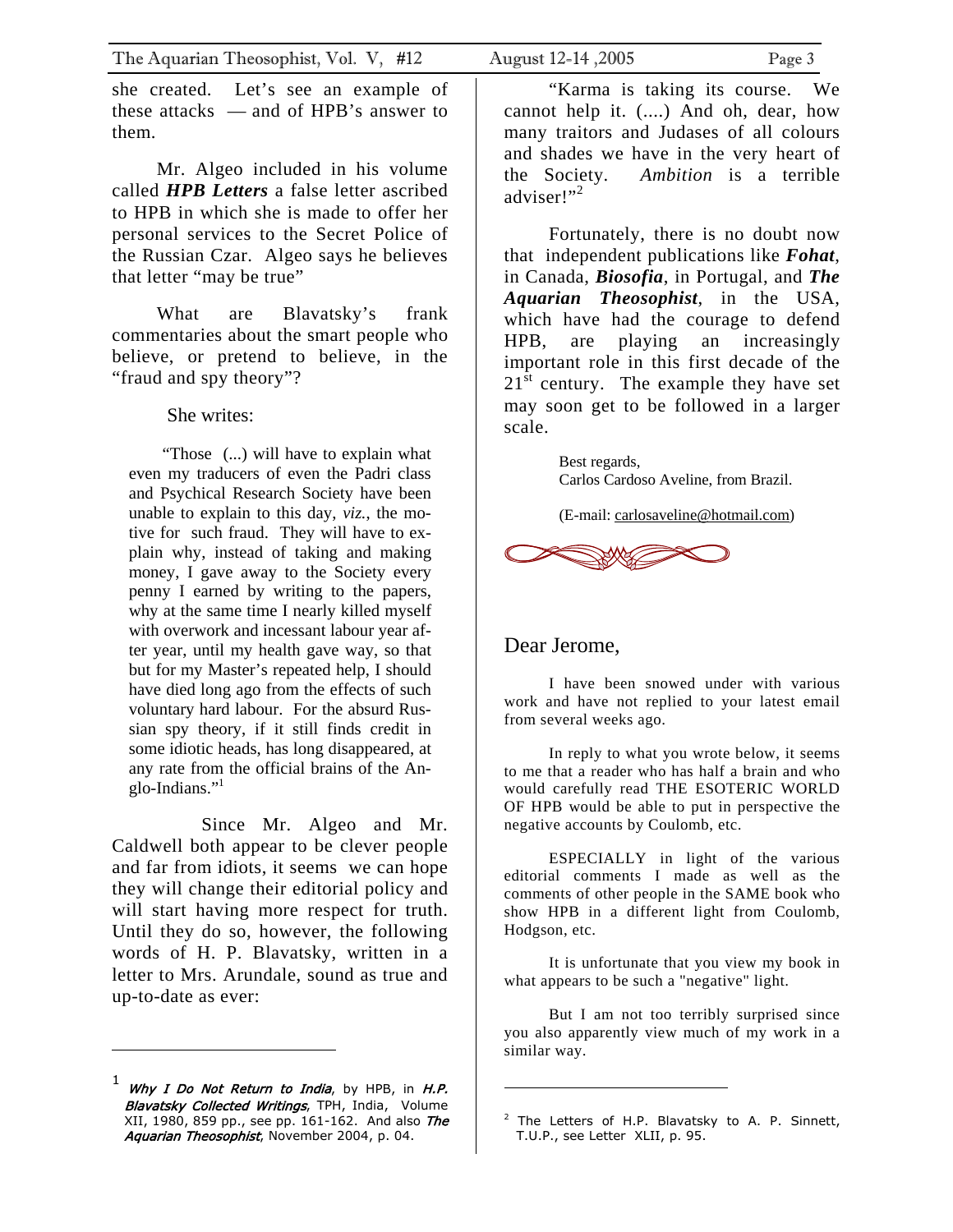I must say that you are one of the very few Blavatsky/Theosophy students that I know that holds such views of my work. The vast majority of people that write to me every day thru my website are grateful and appreciative of the material I have provided and find the material helpful in understanding HPB, her Teachers and Theosophy.

I think we sometimes can't see the forest for the trees. One correspondent wrote some apt words (and advice) about the Aveline/Esoteric World "controversy":

"Let people cooperate on the majority they can agree upon, and ignore the rest when they can."

Anyway thanks for your input but if I republished THE ESOTERIC WORLD tomorrow, I would not change what I have done. I wanted interested readers to have at their fingertips a good selection both good and bad about Madame Blavatsky. The book also provides a lot of material that is extremely rare and not easily accessible and gives important testimonies that (in my opinion) show the reality of HPB's teachers and gives some insights into HPB's mission.

Yes the book deals with the phenomena for that was a part of HPB's daily life. It was part of HPB's "esoteric world." OBTW, I am starting to work on a companion volume that will deal speicifically with HPB's teachings.

We are also beginning to work on Volume II of HPB's letters.

I have also discovered three more letters of HPB not to mention more Mahatma letters. I hope to publish all of these discovered items in a book of about 120 pages in the next 6 months.



#### **Daniel wrote the above in answr to this:**

But Daniel, mixing in lies with truth and not explaining to your readers on-the-spot what you are doing is expecting omniscience from your readers. What kind of ethics or honesty is this?

You did not even separate them into sections so the reader could go to the lies and

slanders section. Also, recommending Marion Meade<sup>[1](#page-3-0)</sup> as a place to get honest information is far, far off the track. THE HPB biography is ten times more honest and better documented than the Meade book. So, why choose the Meade book as a good source to follow up on rebuttals!!??

An Editor is supposed to be an honest broker rather than a shell-game artist. What would we think of the editor that says: "Here is the truth mixed in with the lies, but you dear reader, you figure out which is which." What kind of honesty is that???? The casual mention of Vernon Harrison is a long, long, way from telling the truth.

The Society for Psychical Research disowned the entire proccedings a hundred years later and apologized — and did it publicly in a NEWS RELEASE!.

What about page 35, written by a known liar. In what way does this CONTRAST further the search for truth?

Your "foremost of all" statement" is great. Why not PRACTICE it!! Then there would be a level playing field. The Conway section is a great example of damning a person by what IS NOT SAID.

There is more to theosophy than a phenomena parlor, yet the book gives that impression. What kind of *contrast* is this in the search for truth?

I look through the whole volume for some philosophy.

Evidently the writer thought the occult world of Madame Blavatsky was just one string of phenomena and nothing more!!



<span id="page-3-0"></span><sup>&</sup>lt;sup>1</sup> G.P. Putnam, 1980. The book is riddled with lies and misinformation and sordid interpretations assumed as truth.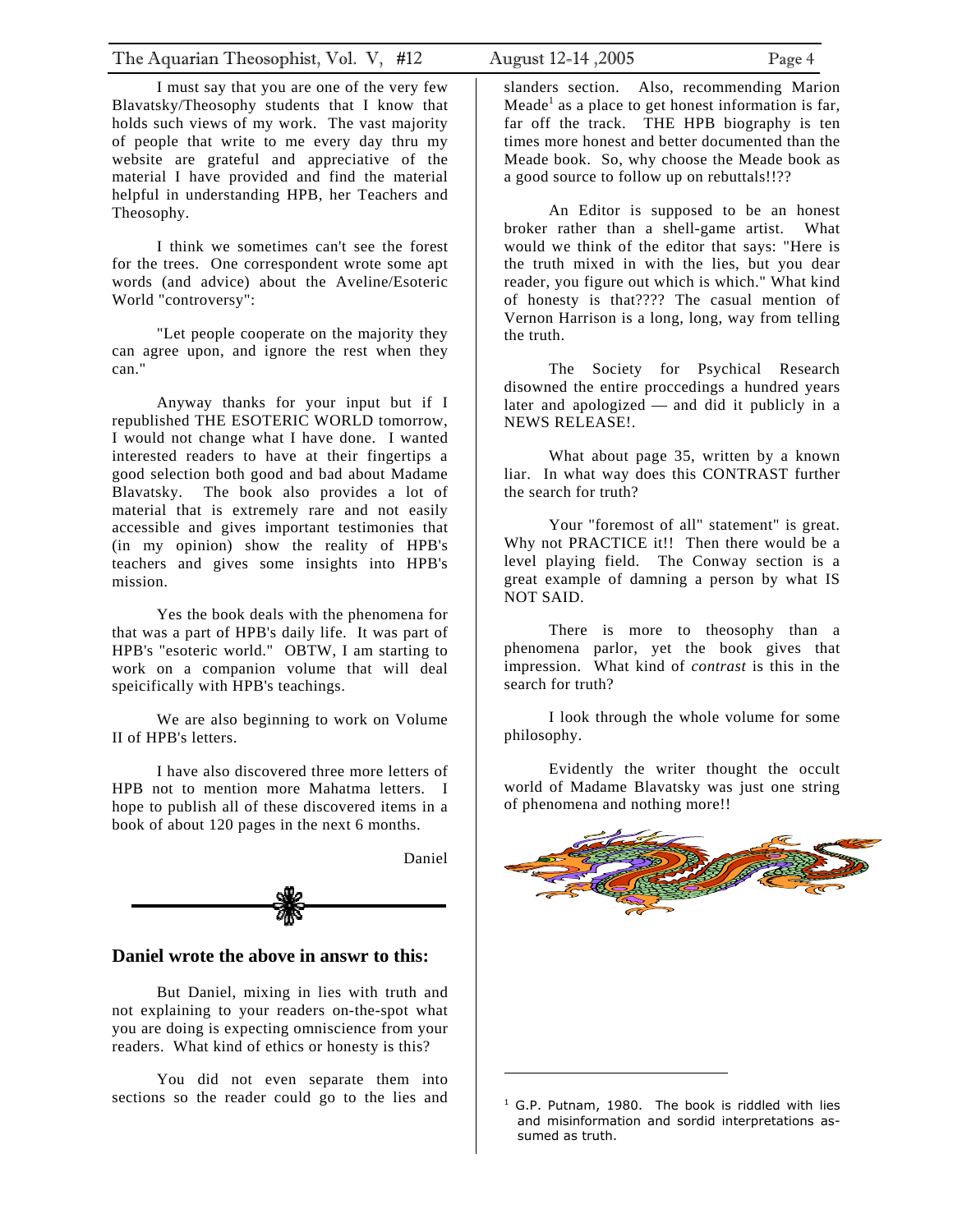<span id="page-4-0"></span>*HPB & Col. Ingersoll on —*

*Thomas Paine* 

A few weeks ago, an audience of nearly 4,000 persons of the better class gathered at Chicago, to listen to a defense of the memory of Thomas Paine by that splendid American orator, Colonel Robert G. Ingersoll. Paine was one of the purest, wisest, and bravest apostles of Free Thought that the Anglo-Saxon race has produced. He wrote *The Age of Reason* a book which, if the missionaries were governed by the spirit of fair-play, would be on the shelf of every mission library in India, so that their "Heathen" pupils might read both sides of the Christian question. For this crime, the noble author was persecuted in the most malicious way by Christians. His name was made the synonym of all that is vile and malevolent. His enemies, not satisfied with lying about him while alive, desecrated his grave, and we have ourselves seen his monument at New Rochelle, New York, bespattered with dung and battered with sticks and stones. But time heals all injustice, and now, seventy years after Thomas Paine's death, his memory is vindicated. He died almost solitary and alone, deserted by friends, and his services to American liberty all forgotten. But now, thousands and hundreds of thousands of the most intelligent and influential ladies and gentlemen of America have cheered to the echo Colonel Ingersoll's glowing periods.

In the address above alluded to, for a *verbatim* report of which we are indebted to the *Religio-Philosophical Journal*, the Spiritualist organ to which an allusion was made by us last month, occur the following passages:—

In his (Paine's) time the church believed and taught that every word in the Bible was absolutely true. Since his day it has been proven false in its cosmogony, false in its astronomy, false in its chronology and geology, false in its history, and so far as the Old Testament is concerned, false in almost everything. [Laughter.] There are but few, if any, scientific men, who apprehend that the Bible is literally true. Who on earth at this day would pretend to settle any scientific question by a test from the Bible? The old belief is confined to the ignorant and zealous.

The church itself will before long be driven to occupy the position of Thomas-Paine. The best minds of the orthodox world, today, are endeavouring to prove the existence of a personal deity. All other questions occupy a minor place. You are no longer asked to swallow the Bible whole, whale, Jonah and all, you are simply required to believe in God and pay your pew-rent.

Paine thought the barbarities of the Old Testament inconsistent with what he deemed the real character of God. He believed the murder, massacre, and indiscriminate slaughter had never been commanded by the Deity. He regarded much of the Bible as childish, unimportant, and foolish. The scientific world entertained the same opinion. Paine attacked the Bible precisely in the same spirit in which he had attacked the pretensions of the kings. He used the same weapons. All the pomp in the world could not make him cower. His reason knew no "Holy of Holies" except the abode of truth. The sciences were then in their infancy. The attention of the really learned hadnot been directed to an impartial examination of our pretended revelation. It was accepted by mostas a matter of course. The church was all-powerful, and no one else, unless thoroughly imbued with the spirit of self-sacrifice, thought for a moment of disputing the fundamental doctrines of Christianity. The infamous doctrine that salvation depends upon belief, upon a meree intellectual conviction, was then believed and preached. To doubt was to secure the damnation of your soul. This absurd and devilish doctrine shocked the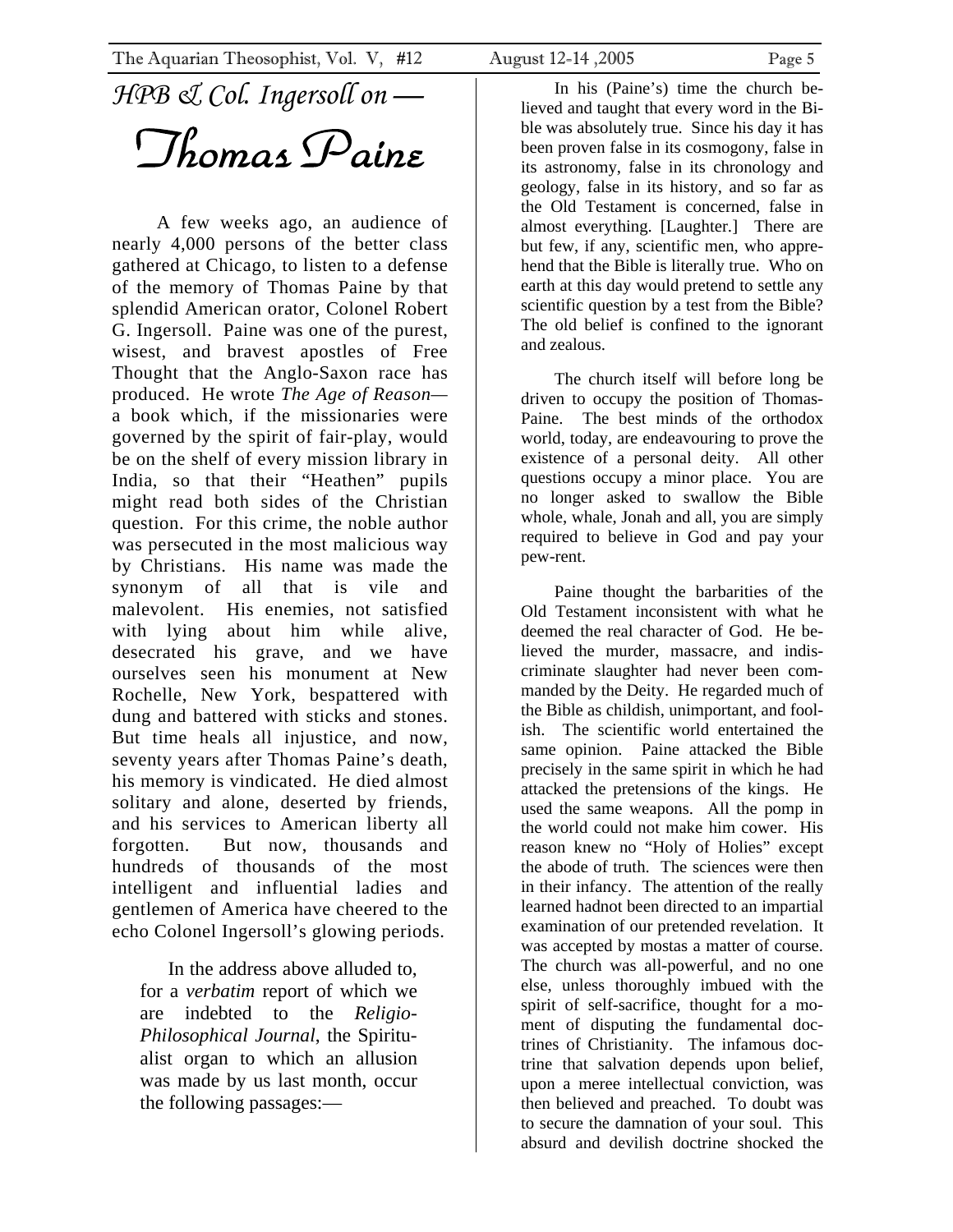common sense of Thomas Paine, and he denounced it with the fervor of honest indignation. This doctrine, although infinitely ridiculous, has been nearly universal, and has been as hurtful as senseless. For the overthrow of this infamous tenet, Paine exerted all his strength. He left few arguments to be used by those who should come after him, and he used nont that have been refuted. The combined wisdom and genius of all mankind cannot possibly conceive of an argument against liberty of thought. Neither can they show why any one should be punished, either in this world or another, for acting honestly in accordance with reason; and yet a doctrine with every possible argument it has been, and still is, believed and defended by the entire orthodox world. Can it be possible that we have been endowed with reason smply that our souls may caught in its toils and snares, that we may be led by its false and delusive glare out of the narrow path that leads to joy into the broad way of everlasting death? Is it possible that we have been given reason simply that we may through faith ignore its deductions and avoid its conclusions? Ought the sailor to throw away his compass and depend entirely upon the fog? If reason is not to be depended upon in matters of religion, that is to say, in respect of our duties to the Deity, why should it be relied upon in matters respecting the rights of our fellows? Down, for ever down, with any religion that requires upon its ignorant altar its sacrifice of the goddess Reason; that compels her to abdicate forever the shining throne of the soul, strips from her form the imperial purple, snatches from her hand the scepter or thought, and makes her the bond-woman of a senseless faith.

If a man should tell you he had the most beautiful painting in the world, and after taking you where it was, should insist upon having your eyes shut, you would likely suspect either that the had no painting or that it was some pitiable daub. Should he tell you that he was a most excellent performer on the violin, and yet refuse to play unless your ears were stopped, you would think, to say the least of it, that he had an odd way of convincing you of his musical ability. But would his conduct be

any more wonderful than that of a religionist who asks that before examining his creed you will have the kindness to throw away your reason? The first gentleman says: "Keep your eyes shut; my picture will bear everything but bein seen." [laughter] "Keep your ears stopped my music object to nothing but being heard." [laughter] The last says; "Away with your reason; my religion dreads nothing but being understood." [laughter]

So far as I am concerned, I most cheerfully admit that most Christians are honest, and most ministers sincere. We do not attack them: we attack their creed. We accord to them the same rights that we ask for ourselves. We believe that their doctrines are hurtful, and I am going to do what I can against them. We believe that the frightful text, "He that believeth shall be saved, and he that believeth not shall be damned," has covered the earth with blood. You might as well say all that have red hair shall be damned. It has filled the heart with arrogance, cruelty, and murder. It has caused the religious wars; bound hundreds of thousands to the stake; founded inquisitions; filled dungeons; invented instruments of torture; taught the mother to hate her child; imprisoned the mind; filled the world with ignorance; persecuted the lovers of wisdom; built the monasteries and convents; made happiness a crime, investigation a sin, and self-reliance a blasphemy. It has poisoned the springs of learning; misdirected the energies of the world; filled all countries with want; housed the people in hovels; fed them with famine, and, but for the efforts of a few brave infidels, it would have taken the world back to the midnight of barbarism, and left heavens without a star.

At that time nothing so delighted the church as the beauties of endless torment, and listening to the weak wailing of the damned infants struggling in the slimy coils and poison-folds of the worm that never dies. No wonder the church hated and traduced the author of the *Age of Reason.*  England was filled with Puritan gloom and Episcopal ceremony. The ideas of crazy fanatics and extravagant poets were taken as sober facts. Milton had clothed Christi-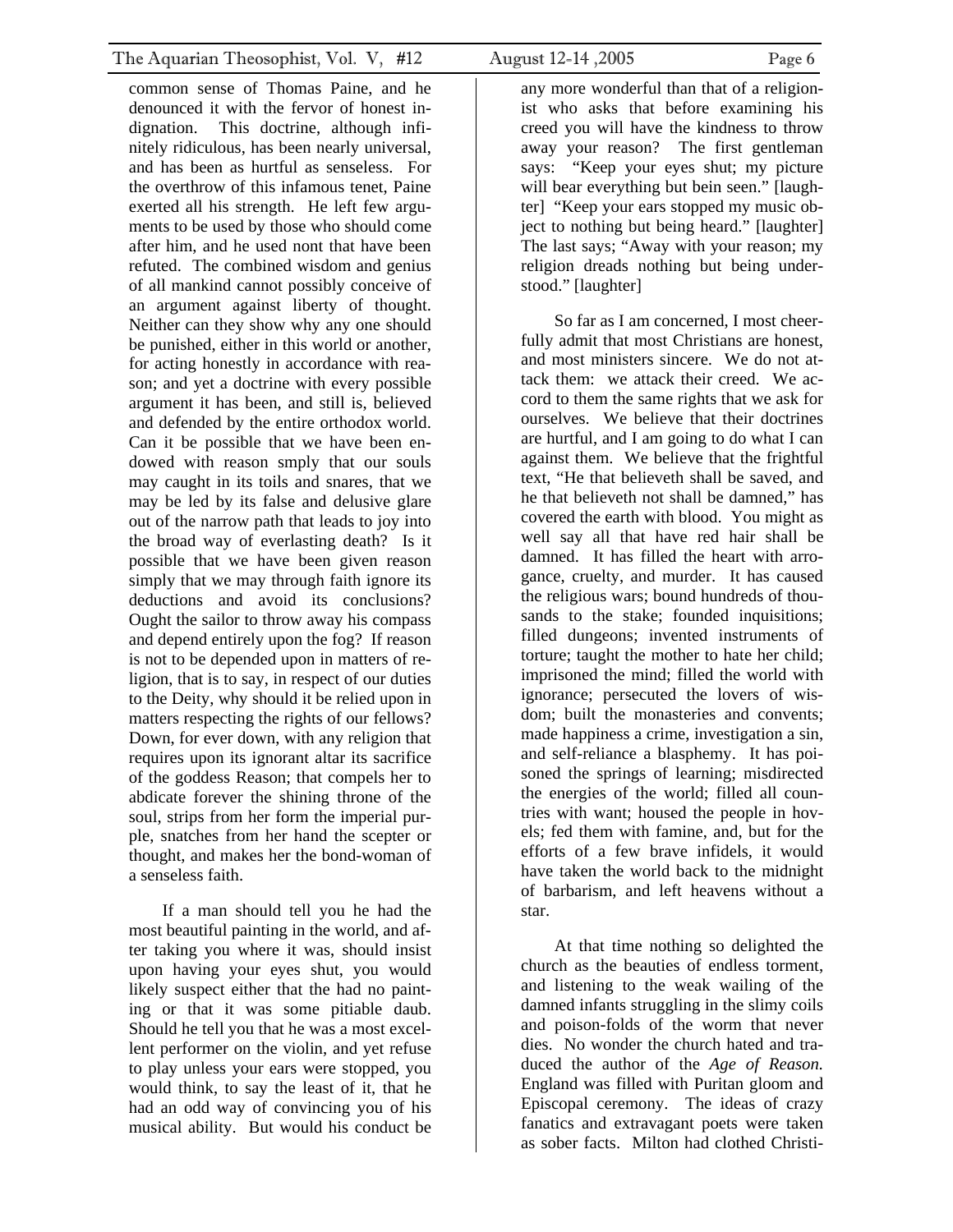anity in the soiled and faded finery of the gods — had added to the story of Christ the fables of mythology. He gave to the Protestant church the most outrageously material ideas of the Deity. He turned all the angels into soldiers — made heaven a battlefield, put Christ in uniform, and described God as a militant general.

Progress is born of doubt and inquiry, The church never doubts — never inquires. To doubt is heresy — to inquire is to admit that you cannot know — the church does neither.

More than a century ago Catholicism, wrapped in robes red with the innocent blood of millions, holding in her frantic clutch scrowns and scepters, honors and gold, the keys of heaven and hell, trampling beneath her feet the liberties of nations in the proud moment of almost universal dominion, felt within her heartless breast the deadly dagger of Voltaire. From that blow the church can never recover. Livid with hatred she launched her eternal anathema at the great destroyer, and ignorant Protestants have echoed the curse of Rome.

Paine knew that across the open Bible lay the sword of war, and so where others worshipped he looked with scorn and wept. And so it has been through all the ages gone.

The doubter, the investigator, the infidel, have been the saviours of liberty. The truth is beginning to be realized, and the truly intellectual are honoring the brave thinkers of the past.

But the church is an unforgiving as ever, and still wonders why an infidel should be wicked enough to endeavour to destroy her power. I will tell the church why I hate it. You have imprisoned the human mind; you have been the enemy of liberty; you have burned us at the stake, roasted us before slow fires, torn our flesh with irons; you have covered us with chains; treated us as outcasts; you have filled the world with fear; you have taken our wives and children from our arms; your have confiscated our property; you have denied us the rights to testify in courts of

justice; you have branded us with infamy; you have torn out our tongues; you have refused us burial. In the name of your religion, you have robbed us of every right;and after having inflicted upon us every evil that can be inflicted in this world, you have falled upon your knees, and with clasped hands implored your God to finish the holy work in hell.

Can you sonder that we hate your doctrines, that we despise your creeds; that we feel proud to know that we are beyond your power; that we are free in spite of you; that we can express our honest thought, and that the whole world is grandly rising into the blessed light? Can you wonder that we point with pride to the fact that infidelity has ever been found battling for the rights of man, for the liberty of conscience, and for the happiness of all? Can you wonder that we are proud to know that we have always been disciples of reason and soldiers of freedom; that we have denounced tyranny and superstition, and have kept our hands unstained with human blood?

It does seem as though the most zealous Christian ust at times entertain some doubt as to the divine origin of his religion. For eighteen hundred years the doctrine has been preaded. For more than a thousand years the church had, to a great extent, the control of the civilized world, and what has been the result? Are the Christian nations patterns of charity and forbearance? On the contrary, their principal business is to destroy each other. More than five millions of Chrtians are trained and educated and drilled to murder their fellow-Christians. Every nation is groaning under a vast debt incurred in carrying on war against other Christians, or defending itself from Christian assault. The world is covered with forts to protect Christians from Christians, and every sea is covered with iron monsters ready to blow Christian brains into eternal froth. Million upon millions are annually expended in the effort to construct still more deadly and terrible engines of death. Industry is crippled, honest toil is robbed, and even beggary is taxed to defray the expenses of Christian murder. There must be some other way to reform this world. We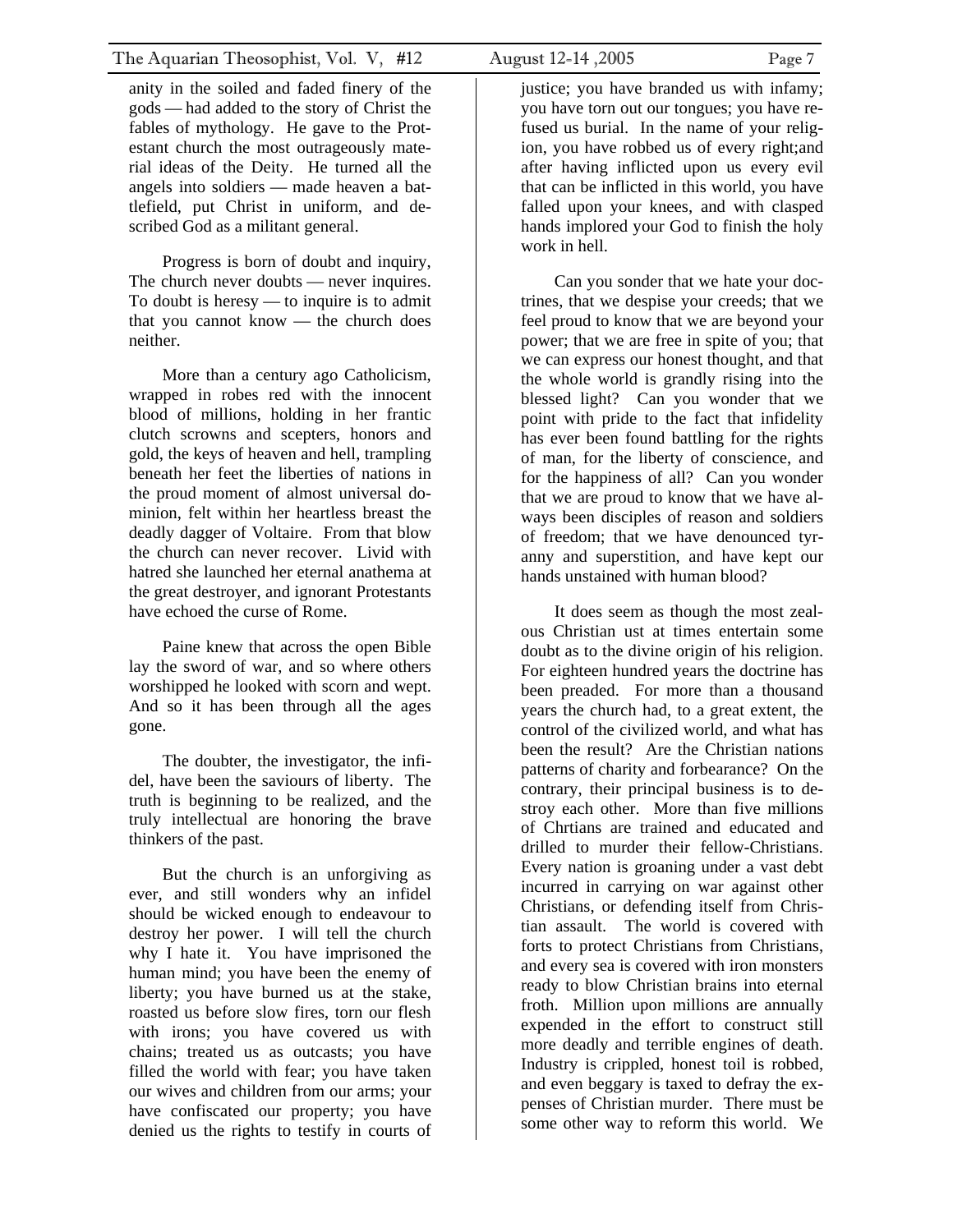<span id="page-7-0"></span>have tried creed and dobma and fable, and they have failed.

If to love your fellow-men more than self is goodness, Thomas Paine was good. If to be in advance of your time, to be a pioneer in the direction of right, is greatness, Thomas Paine was great. If to avow your principles and discharge your duty in the presence of death is heroic, Thomas Paine was a hero.

At the age of seventy-three death touched his tired heart. He died in the land his genius defended, under the flag he gave to the skies. Slander cannot touch him now; hatred cannot reach him more. He sleeps in the sanctuary of the tomb, beneath the quiet of the stars.

A few more years, a few more brave men, a few more rays of light, and mankind will venerate the memory of him who said:

"Any system of religion that shocks the mind of a child cannot be a true system.

"The world is my country, and to do good, my religion."



### **Book Review:**  *Secret Doctrine Questions & Answers***,**

by Geoffrey A. Barborka, Wizards Bookshelf, 2003, [1](#page-7-1)97 pp. $<sup>1</sup>$ </sup>

### A Conversation on the Eternal Truth

Carlos Cardoso Aveline, from Brazil

What actually reincarnates in us?

What becomes an Initiate?

What is the difference between prana and animal magnetism?

Is there a limit to the number of incarnations in one Manvantara?

Questions lead us to study. They make us search. They widen our attention and stimulate our intuition. As time passes and we grow in wisdom, we give better answers to the same old, fundamental questions.

These are some of the reasons why philosophical questions are often more important than the answers we can provide them, and perhaps in some cases they are more significant than our present, limited understanding of the answers given by sages.

The ancient practice of questions and answers — intimately connected to the Socratic and Platonic methods of teaching — was employed in the  $19<sup>th</sup>$ century by the Adept-Teachers that exchanged letters with lay disciples, as

<span id="page-7-1"></span><sup>1</sup> Wizards Bookshelf, P.O. Box 6600, San Diego, CA 92166, USA. Price: 15 US dollars.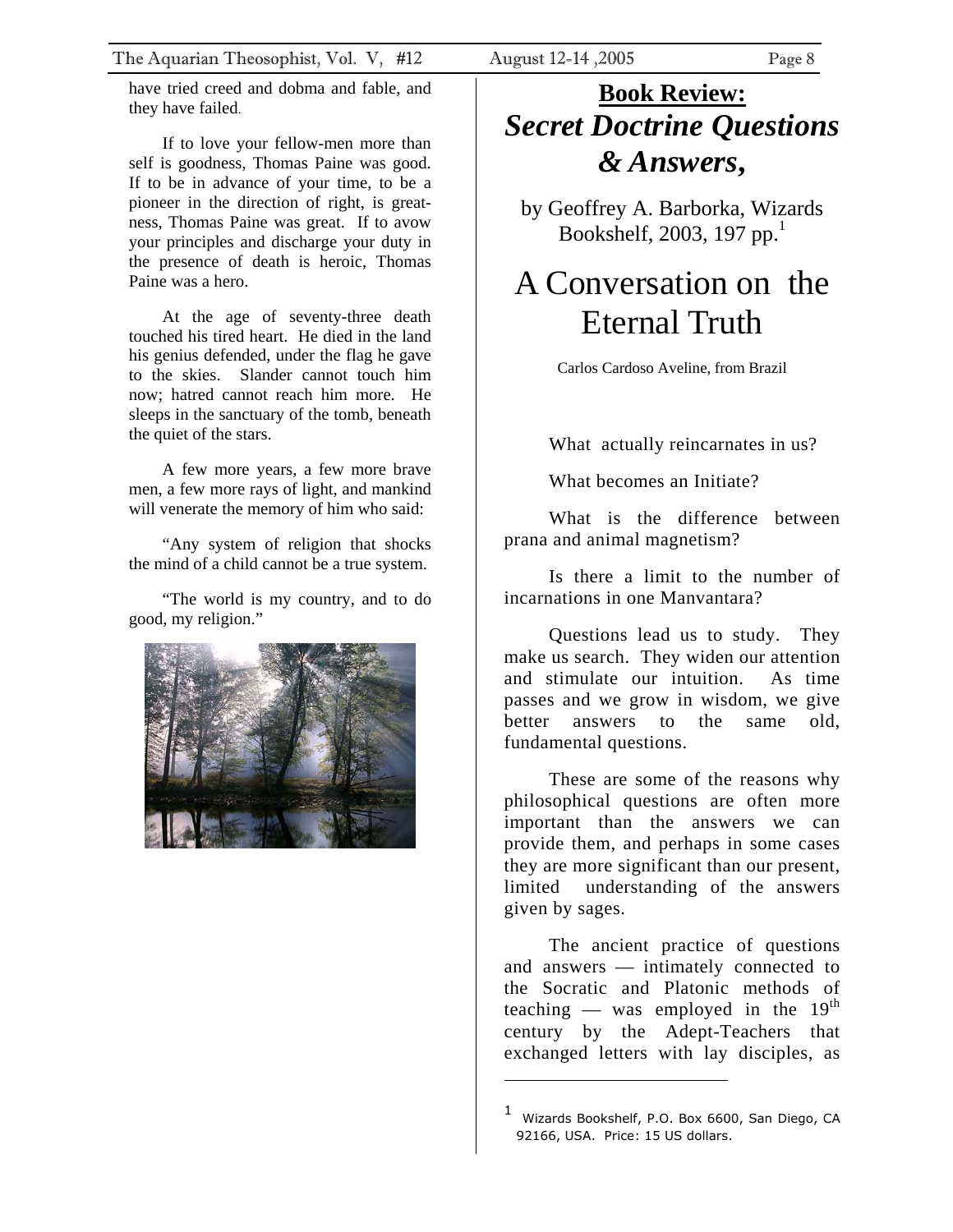we can see in the *Mahatma Letters to A.P. Sinnett*. It was widely adopted by H.P. Blavatsky in *The Key to Theosophy*, *Transactions of the Blabvatsky Lodge,* in her *Conversations on Occultism* and other texts.

Following the same well-established tradition, Geoffrey Barborka published between 1964 and 1980, in the bi-monthly periodical *The Canadian Theosophist*, a series of questions and answers about the book *The Secret Doctrine*, by H.P.B. Only two years ago, those 275 stimulating questions and answers were published in a hardcover book by Wizards Bookshelf, California.

The clear, documented answers make a long and illuminating conversation on the eternal truth and on the complex interaction linking each man to the universe. In order to sense the book's *flavour*, it is worthwhile taking a look, for instance, at the discussion about planetary spirits and the seven *chief* or sacred Planets, on p. 25.

"Well, then, what are the Seven Sacred Planets?" — says a question. And Geoffrey Barborka answers:

"Here is the enumeration. First, a sacred planet for which the Sun is named as a substitute; then Jupiter; Venus; Saturn; Mercury; Mars; a sacred planet for which the Moon is named as a substitute."

"*But you have not included Uranus, Neptune and Pluto. Are not these Sacred Planets? Could these be included in the un-named planets?"* 

"No — to both questions. These three are not included in the enumeration of the Seven Sacred Planets of the ancients, in spite of their astrological importance."

"*Can you give the reason why they are not included as Sacred Planets; even* 

*though astronomers regard these three planets as pertaining to our solar system; and you have said that they do have an astrological significance?"* 

"In the Esoteric Philosophy Uranus, Neptune and Pluto are regarded as belonging to what may be termed as 'the Universal Solar System' instead of to the solar system over which our Sun has its regency. The reason that the seven enumerated planets are termed 'Sacred' is this: each one of the seven has a special relationship to one globe in particular of the seven globes of the Earth Chain, in that it acts in the capacity of a Regent during the building of that one particular globe of the Chain."

"*Can you name the Regency provided by the Seven Sacred Planets to the seven globes of the Earth Chain?*"

"Yes. The Sacred Planet having regency over Globe A during its formative period is the one for which the Sun is named as a substitute; Jupiter has regency over Globe B; Saturn and the Moon have regency over Globe D; Mercury has regency over Globe E; Mars has regency over Globe F; the planet for which the Moon is named as a substitute has regency over Globe G."

A well-known theosophist, Geoffrey Barborka (1897-1982) wrote several books, among them *The Divine Plan* (1961), *H.P. Blavatsky, Tibet and Tulku* (1966) and *The Story of Human Evolution* (1979). Richard Robb, the editor of *SD Questions & Answers,* writes about Barborka:

"In temperament he was very reserved, and early on embraced a degree of asceticism, demonstrating extraordinary self-discipline with total commitment to his studies. He was seldom known to engage in casual conversation, remaining attentive and silent."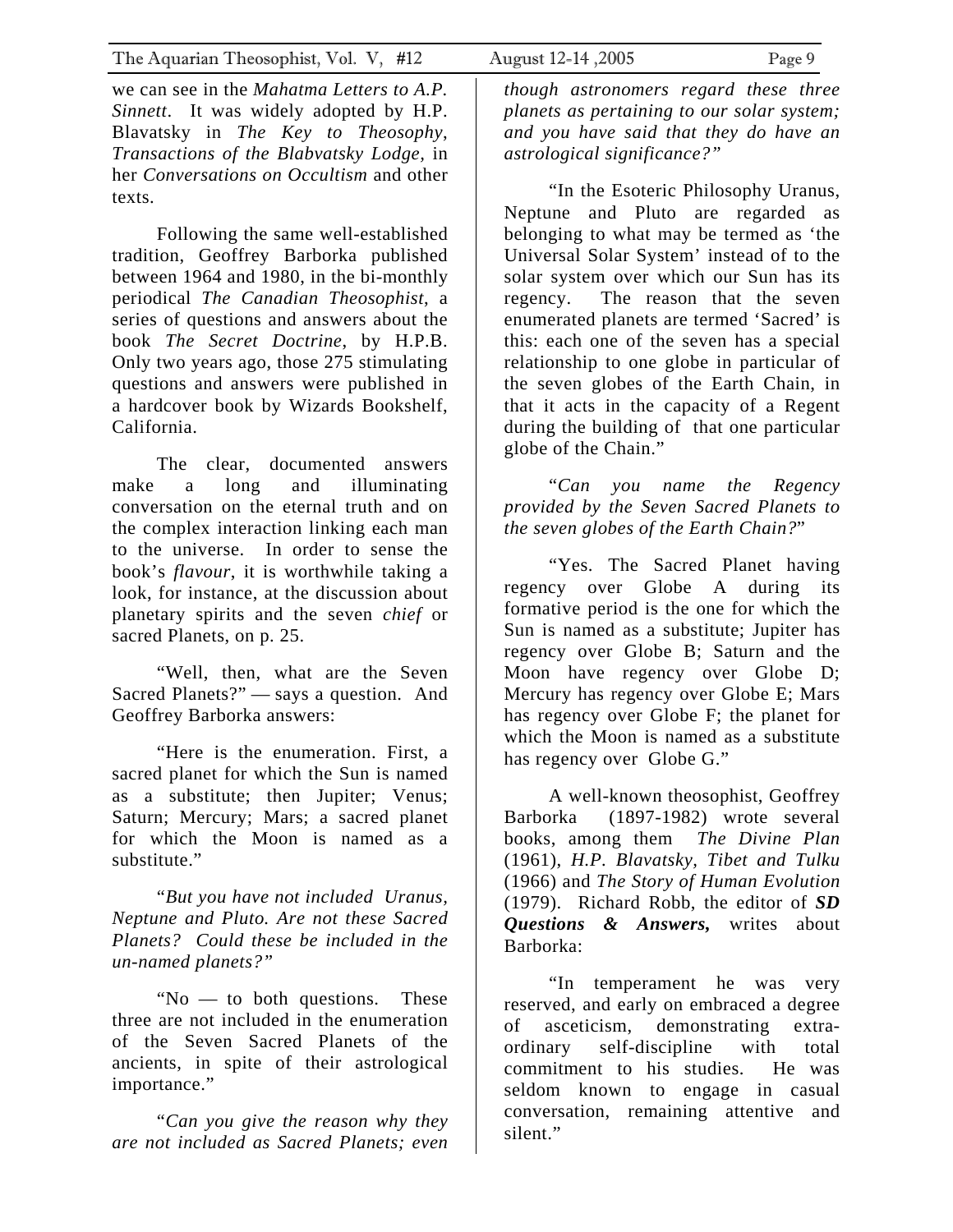<span id="page-9-0"></span>The Aquarian Theosophist, Vol. V, #12 August 12-14 ,2005 Page 10

Resulting from decades of deep study, *Secret Doctrine Questions & Answers* goes beyond the important tasks of explaining difficult passages in HPB's work, inviting us to better study the *Secret Doctrine* or giving a general view of the esoteric philosophy.

Helpful to both new and old students, this inspiring book offers us a fluent, fascinating dialogue on the law of the universe, on the ways of its eternal life and — not least — on the process and cycles of each man's evolution.

O o o O o o O o o O

# The Global Village

#### Athens Greece ULT

Charilaou Trikoupi 60 3<sup>rd</sup> Floor Athens, 10680 – Greece

Contact: Aspasia Papadomichelaki Tel/fax: +30 210 9334841 Mobile: 6973/318487

**2 0 0 5 S C H E D U L E E v e r y W e d n e s d a y at 8 p.m. Entrance Free**

**Every Wednesday: 6p.m.—7.30p.m.** *The Secret Doctrine* **by H.P.Blavatsky**

#### **MEDITATION—SELF-KNOWLEDGE,**

*The Yoga Aphorisms of Patanjali* by William Judge Meets 6.00p.m.—8.30p.m. On the following Mondays: January 17, February 21, March 14, April 11, May 16 Please do not hesitate to ask for any clarification.

New Places for Spanish Study

EAST LOS ANGELES Martes: 6:30 p.m. a 8:00 p.m. 6641 Easton Street, Este de Los Angeles, Ca. 90022 Entre Wittier Blvd. y Olympic cerca de, Garfield Ave. Tel. (323) 264 4065 Llamar entre, 4:00 p.m. y 6:00 p.m.

LONG BEACH Segundo y Ultimo Sábado del Mes; 5:30 p.m. a 7:00 p.m. 3145 E. Broadway

HUNTINGTON PARK

Todos los Lunes, De: 7:00pm a 8:30 pm "LIBRERÍA LATINA"

6316 Pacific Blvd. Huntington Park, Ca. 90255

(Entre Gage y Clarendon) Tel. 323 581 4248 Estacionamiento Gratis detrás de la Librería

"TODO ESTUDIOS Y PARTICIPATIÓN SON GRATUITOS"



*United Lodge of Theosophist 3766 El Cajon Blvd* 

*San Diego, Ca 92105*  (619)283-0142 E-Mail: jim2sal@aol.com Sundays 10:45-12Noon

Theosophical Book Center Wednesdays—11a.m.-1p.m. Wednesdays: 12 Noon to 1p.m. Psychotherapy of *BhagavadGita* Fridays: 7p.m. to 8:30 p.m. Basic Theosophy

### Sarasota, Florida Theosophy Group

Meets Weekly on: WEDNESDAYS:—7 - 8:15 P.M.  $SUNDAYS$   $-11 AM-12:30 PM$ 

We are a very friendly group of students with various religious and philosophical backgrounds.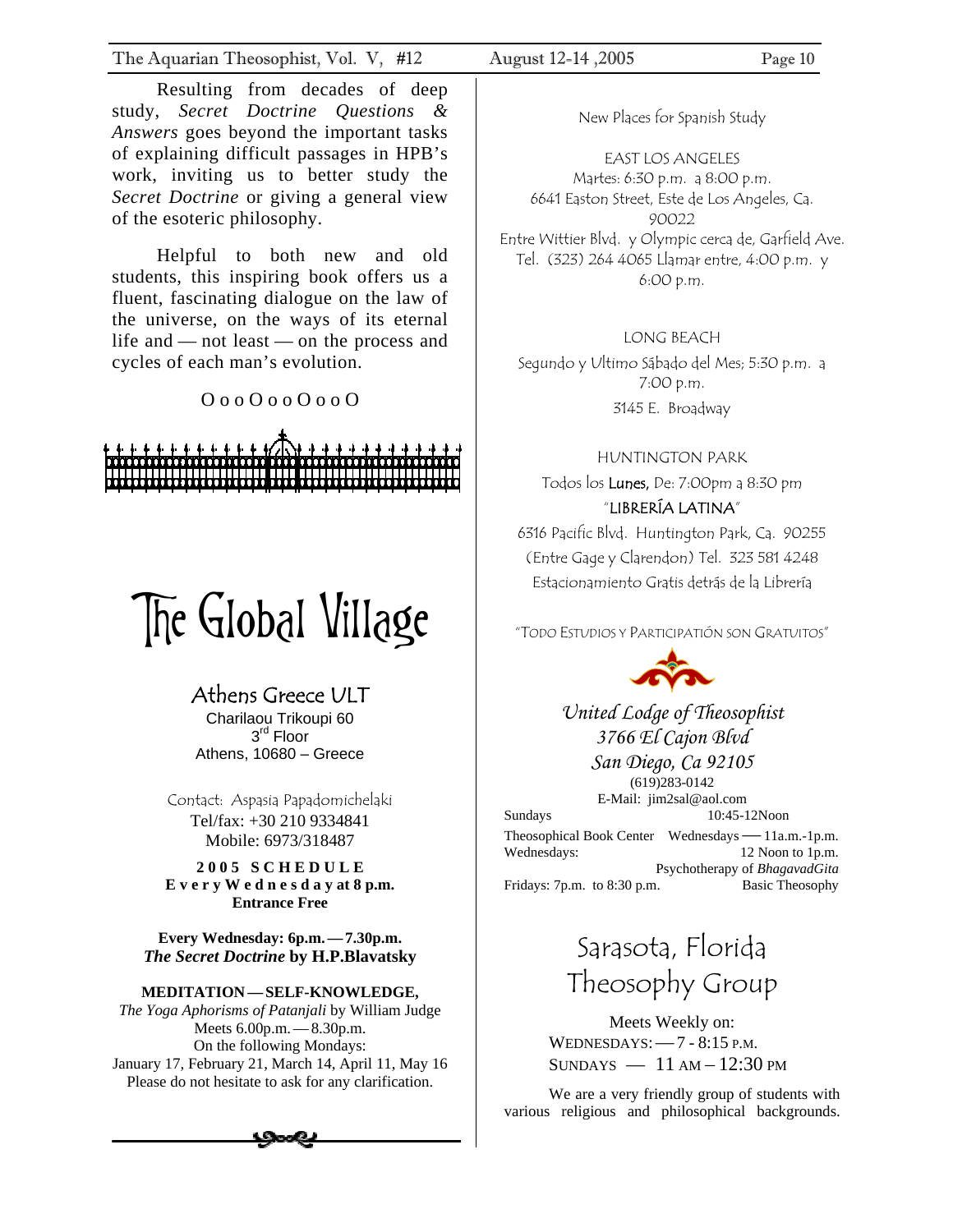Our goals are to discuss and understand the universal truths of Theosophy.

On Wed. nights we are studying, *The Ocean of Theosophy* by W.Q. Judge, and on Sunday mornings we're discussing *Isis Unveiled* by H.P. Blavatsky and *Light On The Path* by Mabel Collins.

Our address is: 2700 S. Tamiami Trail Suite#11B, Sarasota, Florida 34239 and our phone number is: 941-312-9494.

#### http://www.theosophyusa.com 941-349-5151

Please feel free to call Bob Waxman if you need any additional information.

#### United Lodge of Theosophists

1917 Walnut Street Philadelphia, PA 19103 All welcome No collections

#### United Lodge of Theosophists

Robert Crosbie House 62 Queens Gardens London W23AH, UK

Tel +(44) 20 7723 0688 Fax +(44) 20 7262 8639 Contact us: [ult@ultlon.freeserve.co.uk](mailto:ult@ultlon.freeserve.co.uk)

#### SEPTEMBER 2005 **<sup>S</sup>UNDAYS 7 PM**

#### **SEPTEMBER**

- Karma is the law of retribution of cause and effect or Ethics 1**1th Karma: A Few Questions, Aphorisms on Karma**
- **18th Heretics The Gnostic or Orthodox Christians?**

Early splits in the Church led to the loss of Gnosis & Ancient Wisdom

**25th Our Earth's Races: Lemurians Atlanteans Aryans**  Races, nations and cycles overlap each other

> Meetings are free and open to all travel to Paddington or Lancaster Gate

#### **United Lodge of Theosophists 62 Queens Gardens London W2 3AL**



62 Queens Gardens is near Devonshire Terrace end of the ULT Gardens

#### **020 7723 0688 [www.ultlon.freeserve.co.uk](http://www.ultlon.freeserve.co.uk/)**



#### **Karma & Reincarnation**

These twin doctrines point to a way of life common to the sages, adepts and Masters whose *Great Ideal* is to benefit humanity.

#### **One humanity, one goal, one Truth**

Universal Brotherhood means unity through diversity and mutual respect; its absence is the cause of violence and suffering.

#### **All are welcome to study Theosophy**

- Public meetings and discussions
- Study group Wednesdays 7 pm from Oct  $5<sup>th</sup>$

• Correspondence Course, by post or email

⊠ contact ULT at [correspondence@clara.co.uk](mailto:correspondence@clara.co.uk)





From the Writings of HP Blavatsky & WQ Judge Interactive Study Class Every other Sunday 10:30 — 12:00 Located at: NY T.S 240-242 F 53rd Street,  $NYC, NY$  (Bet.  $2^{nd}$ & $3^{rd}$  Ave.) Contacts: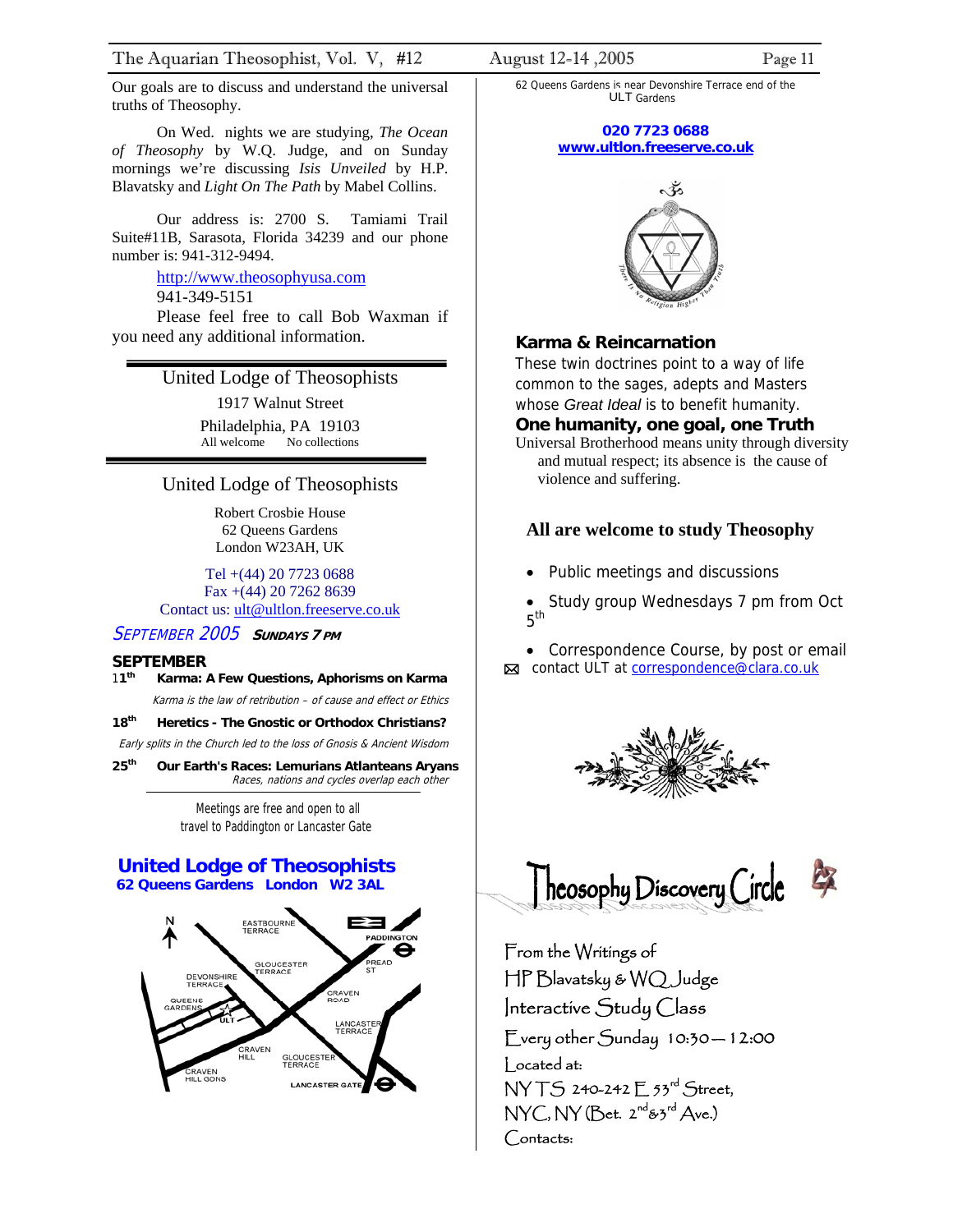[Http://www.geocities/theosophycircle/](http://www.geocities/theosophycircle/)  [Tmwriters@mindspring.com](mailto:Tmwriters@mindspring.com) [David@broadviewnet.net](mailto:David@broadviewnet.net) [Amedeo@optonline.net](mailto:Amedeo@optonline.net)  Phone:

David - (718) 438-5021 Amedeo – (973) 697 – 5938 Classes are free and open to all

THEOSOPHY HALL 347 East 72 Street New York, NY 10021 (212) 535-2230 E-mail: [otownley@gmail.com](mailto:Uotownley@gmail.comU) All meetings are free. No collections, fees or dues. Discussion — Multi-Media Monday Night 7:30-9:00pm

Investigation of the unexplained laws of Nature, and the psychical powers latent in man. Free Study Materials Provided

- Meditation & Raja Yoga
- Dreams and the Dreamer
- Karma and Reincarnation
- Places After Death
- Spiritual and Psychic Realms
- A Relationship with God
- Science and Psi Phenomena THEOSOPHY HALL 347 East 72 Street, NY NY 10021 Doors Open at 6:45PM Phone: (212) 535-2230 Refreshments Served

Current topics: Contrasting ancient theosophical teachings with the standard scientific view of the world, and current psi phenomena. Including distance viewing, crop circles, remembering past lives, etc.

Texts include *The Secret Doctrine, Isis Unveiled* and other original Theosophical sources. \_\_\_\_\_\_\_\_\_\_\_\_\_\_\_\_\_\_\_\_\_

The Bhagavad-Gita Wed. Night — 7:30-8:45

Free Study Materials Provided

The ancient psychology of the East and its application in this "era of Western Occultism."

SPANISH STUDY CLASS "Ecos del Oriente", by Wm.Q. Judge

Meets the first two Wednesdays of the month

THEOSOPHY HALL 347 East 72 Street, NY, NY 10021

Doors Open at 6:45PM Phone: (212) 535-2230

THE United Lodge of **THEOSOPHISTS** "Maitri Bhavan" 4, Sir Krishna Rao Road, Near Lalbagh West Gate, — Basavanagudi, Bangalore-560 004.

### THEOSOPHY

*Secret Doctrine Classes*

Sunday 10:30am - 12:00

Theosophy Discovery Circle, New York City

240-242 E. 53<sup>rd</sup> St [between 2nd & 3<sup>rd</sup> Ave.]

Monday 7:30 to 9 pm

New York ULT 347 East 72<sup>nd</sup> Street, NY

Wednesday 2 to 4 pm

 Antwerp ULT, Belgium Wednesday 7:30 to 8:45 pm

Los Angeles ULT

Saturday 10 am to 12 noon — The Wind Horse

Long Beach — First Saturday of every month

Wednesday — Bangalore ULT, India

Wednesday: 6p.m. — 7.30p.m. Athens 10680, GREECE 60 Charilaou Trikoupi Str — 3rd floor

#### LOGIE UNIE DES THÉOSOPHES

Loge Unie des Théosophes

11 bis, rue Kepler – 75116 Paris, FRANCE

Conferences Mercredis, 19 h 30 – 20 h 45

*Loge Unie des Théosophes Douala* 

*Camaroon B.P. 11372 Douala Localisation Ndog - Bong* 

*Heures d'ouverture: mercedi 19h – 20 h 15 Samedi 19h – 20 h 15* 

Toutes les activités de la Loge sont libres et gratuites

Les reunions commencent et se terminent aux heures précises indiquées

La Loge est maintenue en activité par des participations bénévoles

Tel: 40-76-72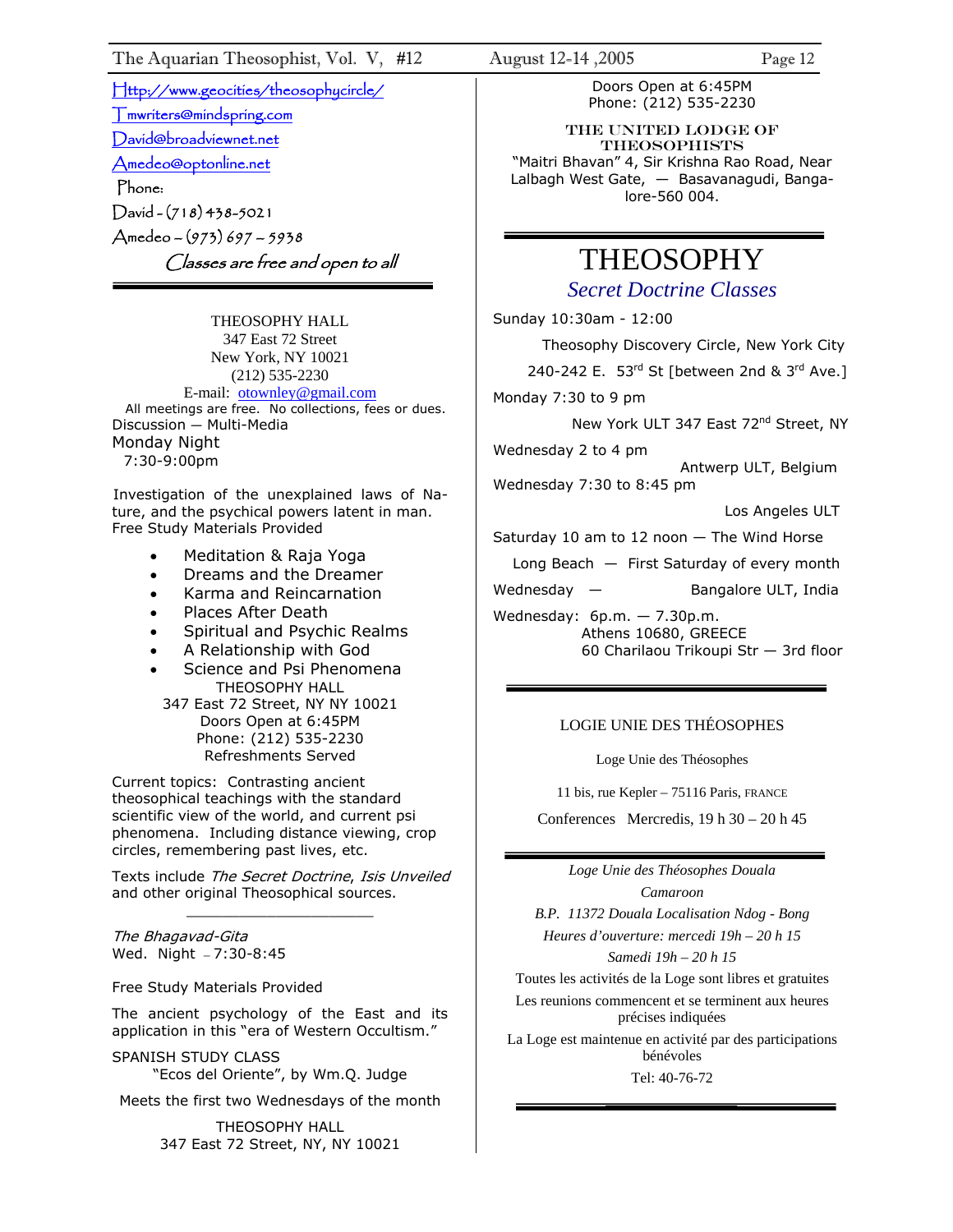The Aquarian Theosophist, Vol. V, #12 August 12-14 ,2005 Page 13

United Lodge of Theosophists 4865 Cordell Avenue, Suite 4 Bethesda, MD 20814 phone (301) 656-3566 web: www.ultdc.org

Meetings: Sundays 11 a.m. to 12 noon (Lectures followed by questions and answers, or group discussions.) ============================================

#### Den TEOSOFISKA

#### Ursprungliga Undervisningen

#### UNITED LODGE OF THEOSOPHISTS, Malmölogen

Kungsgatan 16 A, 211 49 Malmö, tel. 0709 26 22 12

#### **TEOSOFISKA FÖREDRAG**

Stiftelsen Teosofiska Kompaniet United Lodge of Theosophists – Malmölogen Peter Bernin, Roslinsväg 6, 217 55 Malmö +46 (0)709 26 2212

hemsida: [www.t](http://www.teosofiskakompaniet.net/)eosofiskakompaniet.net

[email: redaktionen@teosofiskakompaniet.net](http://www.teosofiskakompaniet.net/)

Phoenix ULT THEOSOPHY HALL - - 77 W. ENCANTO BLVD. PHOENIX, ARIZONA 85003 Phone 602-290-0563 PROGRAM - 2004―2005 SUNDAY EVENINGS

 7:00 - 7:45 P.M. Universal Theosophy by Robert Crosbie  $8:00-8:45$  P.M.

Study, read, question, discuss, discover, the Teaching and Philosophy of Theosophy

#### IN:

THE SECRET DOCTRINE by H.P. Blavatsky

United Lodge of Theosophists

799 Adelaide Street London, Ontario N5Y 2L8 CANADA

Wednesday Evening 7:30 to 8:45 PM \_\_\_\_\_\_\_\_\_\_\_\_\_\_\_\_\_\_\_\_\_\_\_\_\_\_\_\_\_\_\_\_\_\_\_\_

May 4 "The Foundation of Religion" May 11 "The Moral Law of Compensation" May 18 "Karmic Agents" May 25 "The Cause of Sorrow"

June 1 "A league of Humanity" June 8 Why do we sleep and dream?" June 15 "The Creative Will

**Friday May 6 at 7:30 "White Lotus Day" Sunday June 19 at 7:00 "U.L.T. Day"** 

Sunday Evening—7:00 to 8:00 PM *Isis Unveiled* by H. P. Blavatsky

For the Summer we will be studying the *Key to Theosophy* on Wednesday evening— 7:30 to 8:45 PM

There will be no other meeting for the summer.

#### Email contact: Laura Gray at [classiccontours@sympatico.ca](mailto:classiccontours@sympatico.ca)





Desire no results which are forms of power. Desire only, in your efforts, to reach nearer to the centre of life (which is the same in the Universe and in yourself) which makes you careless whether you are strong or weak, learned or unlearned. It is your divinity; it is the divinity we all share.

Master's letter to Mr. Judge

**THE AQUARIAN THEOSOPHIST** is a computer generated magazine with a major issue and supplement each month. When received as an email attachment, it is free.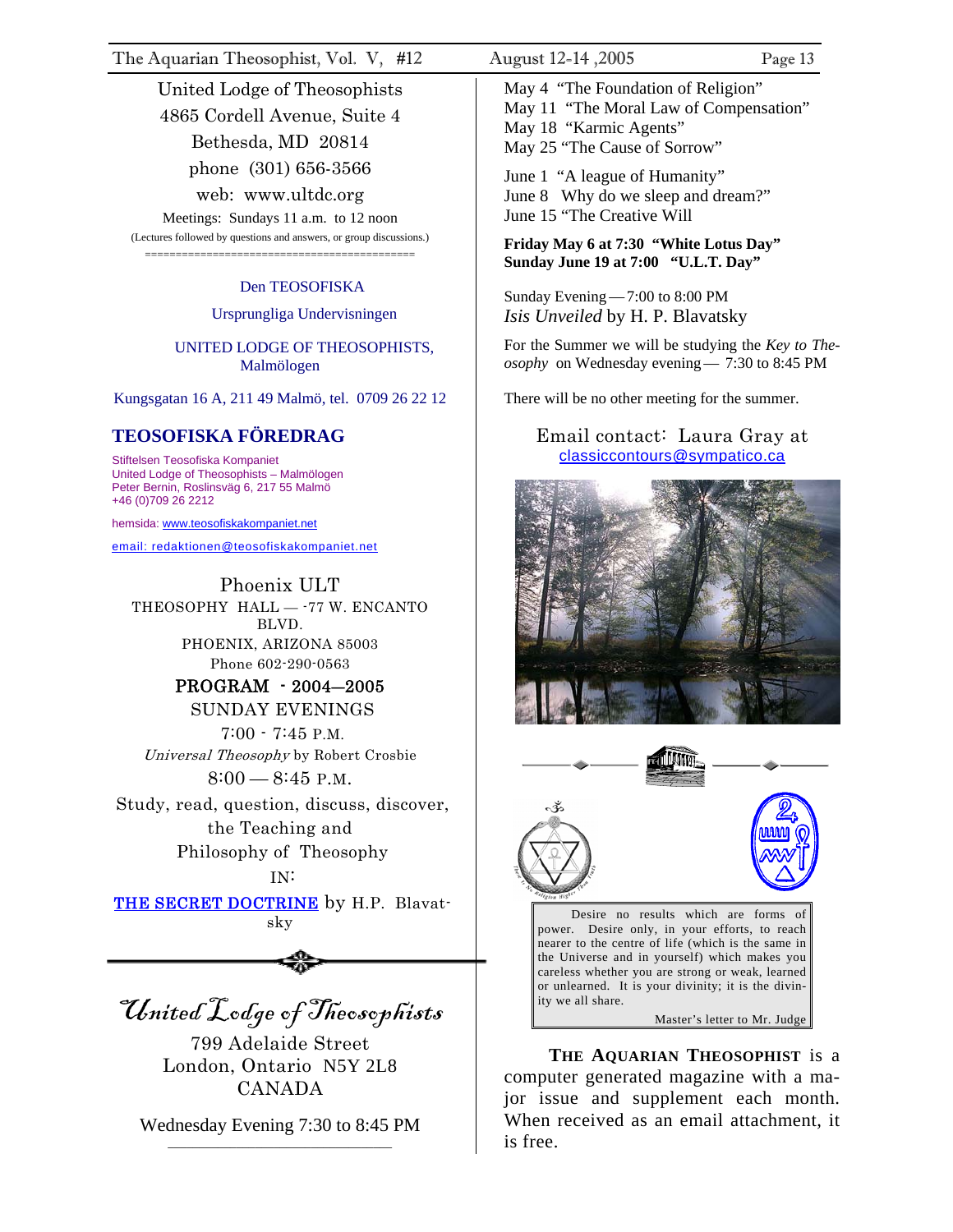<span id="page-13-0"></span>The magazine has a small hardcopy list to which one may subscribe at \$30 per year, domestic; and \$40 per year international. All subscriptions outside The United States travel airmail. It is NOT self-supporting and subsists on donations to cover the shortfall. The address for articles, correspondence and subscriptions and/or donations is:

> The Aquarian Theosophist 245 West 33rd Street Los Angeles, CA 90007-4108 U. S. A.





#### **Elementals, a close encounter?**

Could these "critters" be doing the bidding of more sophisticated designer entities? Here's comment from one of the recent viewers. [submitted by Odin]

"...it was in 1990 that my life changed for ever when I visited the now famous crop circle pictogram, which appeared in East Field, Alton Barnes. After visiting the crop formation, I then visited a local beauty spot called Milk Hill, where another crop formation had appeared on the same night.

While I was there looking down on this majestic event in the fields below, I saw and captured on video film, a small but very bright ball of light that seemed to be moving very purposely through the air, and then through the crop itself, glinting like the sun reflecting off of tinfoil. This object flew off into the distance and went over a tractor driver, who saw the object and in an interview afterwards, said that his tractor engine cut out when the ball of light flew over him, and he said that it

was as big as a beach ball when it flew over his head....

...it was only after reading a book by Trevor James Constable called The Cosmic Pulse of Life, published by Borderland Sciences Research Foundation, that I realised what I may have filmed that day.

Constable hypothesised that some UFOs are plasmoidal living organisms, native to our atmosphere. Using high speed infrared film, he caught what he called critters on film in their own reality, where we cannot see them with our limited view of the spectrum. Occasionally these critters will enter our own reality and become visible as various shapes and forms. This is what I believe I captured on film, on that day in 1990. I have the distinct feeling now as I view on video the object that I filmed is going in and out of our reality.

...I believe that when we see these strange objects in our skies, we are looking at living organisms...

<http://www.temporarytemples.co.uk/steve.html>



### Astronomical questions

Why, for instance, do we find that the satellites of Neptune and Uranus display a retrograde motion; that, in spite of its closer proximity to the Sun, Venus is less dense than the Earth? Similarly, the more distant Uranus is more dense than Saturn? How is it that so many variations in the inclination of their axes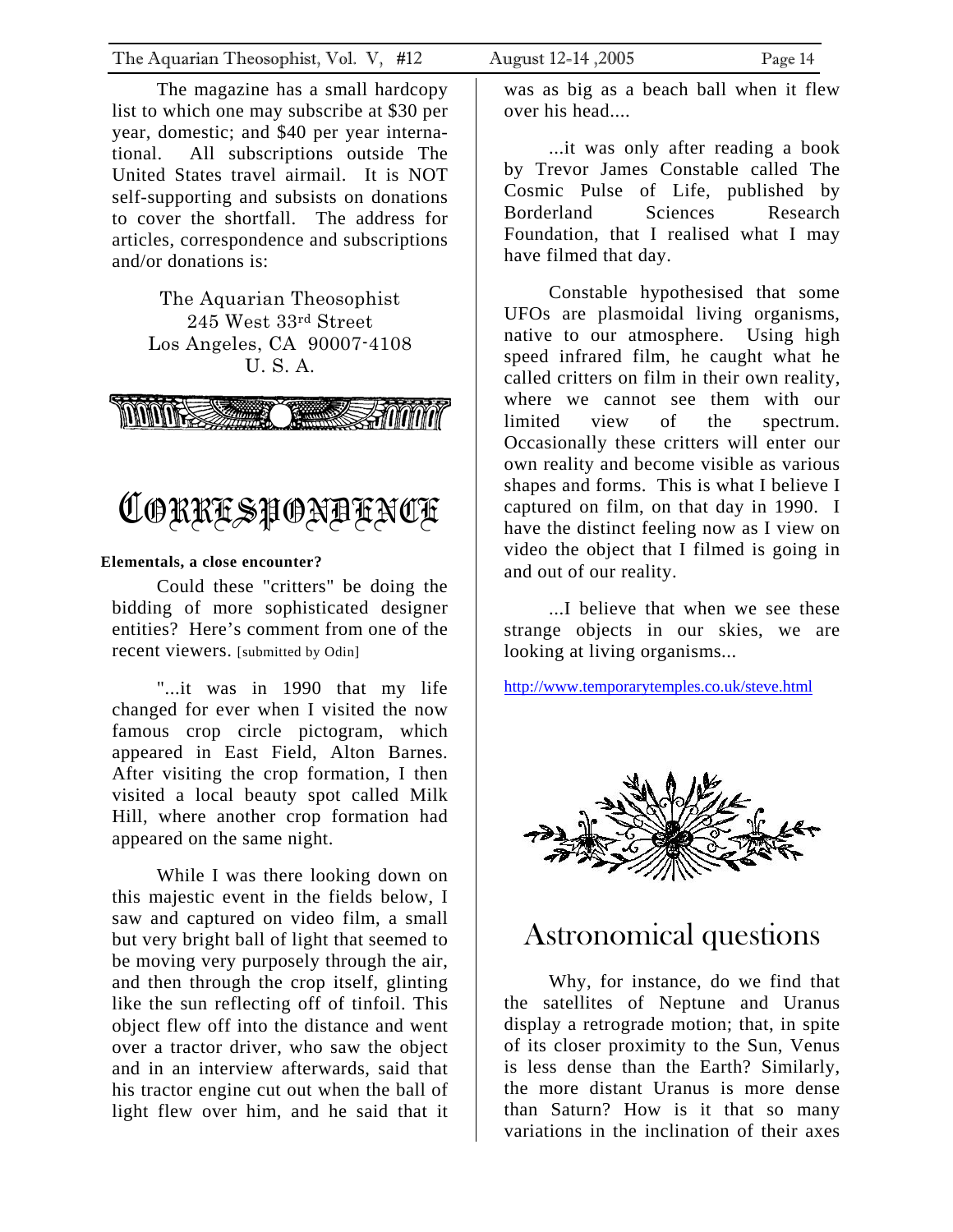and orbits are present in the supposed progeny of the central orb; that such startling variations in the size of the planets is noticeable; that the Satellites of Jupiter are more dense by **.**288 than their primary; that the phenomena of meteoric and cometic systems still remain unaccounted for? To quote the words of a Master**:** "They (the Occultists) find that the centrifugal theory of Western birth is unable to cover *all* the ground**.** That, unaided, it can neither account for every oblate spheroid, nor explain away such evident difficulties as are presented by the relative density of some planets**.** How, indeed, can any calculation of centrifugal force explain to us, for instance, why Mercury, whose rotation is, we are told, only about one-third that of the Earth, and its density only about one-fourth greater than the Earth, should have a polar compression *more than ten times as great as the latter*? And again, why Jupiter, whose equatorial rotation is said to be 'twenty-seven times greater, and its density only about one-fifth that of the earth' should have its polar compression seventeen times greater than that of the earth? Or why Saturn, with an equatorial velocity fifty-five times greater than Mercury for centripetal force to contend with, should have its polar compression *only three times* greater than Mercury's? To crown the above contradictions, we are asked to believe in the Central Forces, as taught by Modern Science, even when told that the equatorial matter of the Sun, with more than four times the centrifugal velocity of the Earth's equatorial surface, and only about one-fourth part of the gravitation of the equatorial matter, has not manifested any tendency to bulge at the Solar equator, nor shown the least flattening of the poles of the Solar axis**.**  In other and clearer words, the Sun, with only one fourth of our Earth's density for the centrifugal force to work upon, has no polar compression at all! We find this objection made by more than one astronomer, yet never explained away

satisfactorily so far as the 'Adepts' are aware**.**"

"Therefore, do they (the Adepts) say, that the great men of science of the West, knowing **. . . .** next to nothing either about cometary matter, centrifugal and centripetal forces, the nature of the nebulæ, or the physical constitution of the Sun, the Stars, or even the Moon, are imprudent to speak as confidently as they do about the 'central mass of the Sun' whirling out into space planets, comets, and what not **. . . .**" "We maintain that it (the Sun) evolves out only the *life*principle, the (SDI, 593)

#### **What about the planetary Orbits?**

FromNewton, who found that this world needed *repairing* very often, down to Reynaud, all say the same. In his *Ciel et Terre* [Heaven & Earth] p. 28, the latter speaks of —

. . . . . The orbits described by the planets as being very far from immutable; "on the contrary, subject to a perpetual mutation in their position and form,"—all prove gravitation and the peripatetic *laws* to be as negligent as they are quick to repair their mistakes**.** The charge as it stands seems to be that "they (the orbits) are alternately widening and narrowing, their great axis lengthens and diminishes, or oscillates at the same time from right to left around the Sun, the plane itself, in which they are situated, raising and lowering itself periodically while pivoting around itself with a kind of tremor**. . . .**"

To this, De Mirville, who believes in *intelligent* "workmen" ruling invisibly the solar system—as we do—observes very wittily**. . . . .** "*Voilà certes*,[For a certainty it is] a voyage which has little in it of mechanical *rigour*; at the utmost, one could compare it to a steamer, pulled to and fro and tossed on the waves, retarded or accelerated, all and each of which impediments might put off its arrival indefinitely, were there not the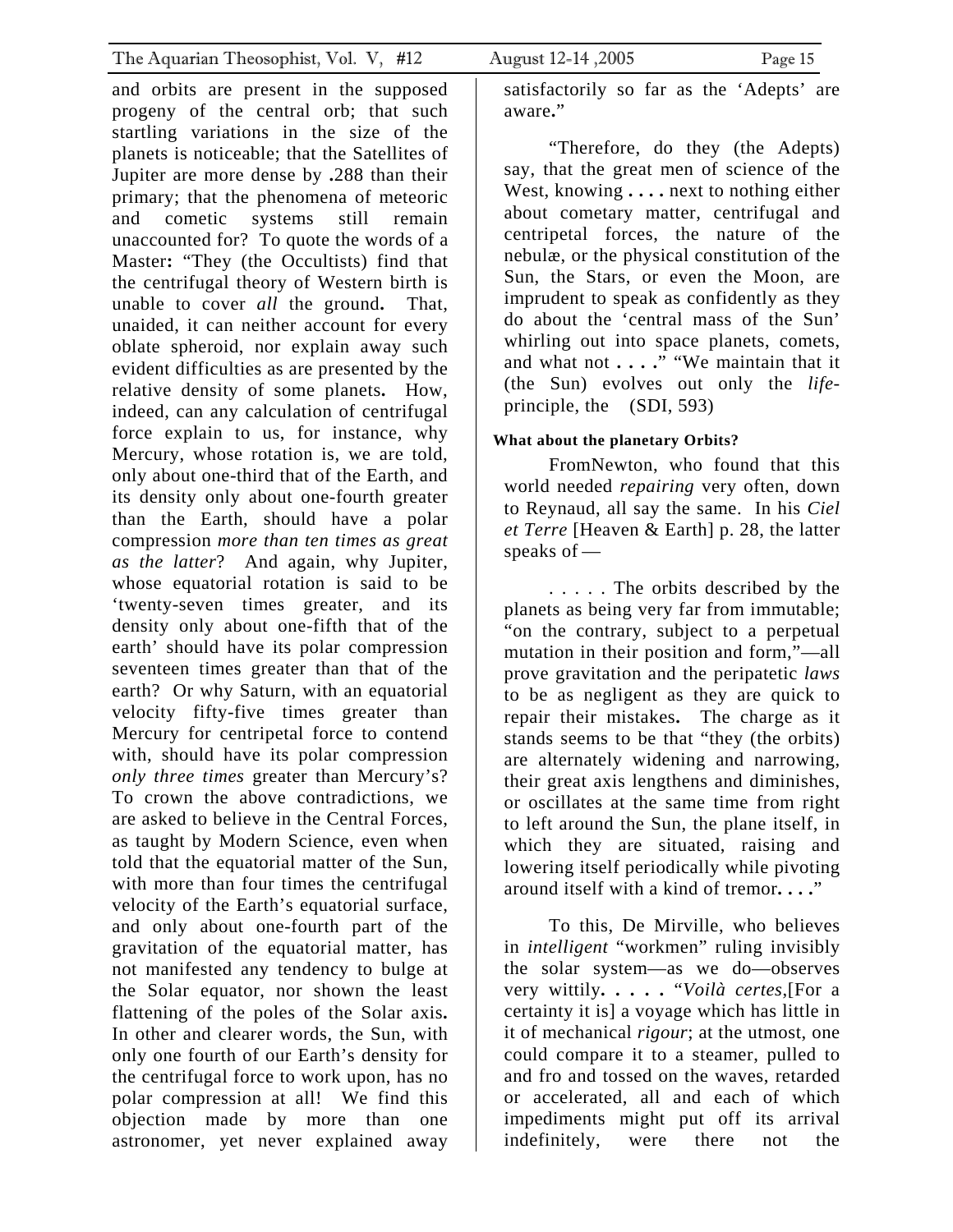<span id="page-15-0"></span>**intelligences of a pilot and engineers to catch up the time lost, and to repair the damages. . . . .**" (SDI, 503)



### El Estado de los Sueños

H. P. Blavatsky nos ha dado una riqueza en información sobre el tema de los sueños en *Transacciones de la Logia Blavatsky.* También encontramos apuntaciones sobre lo que podemos hacer mientras estamos despiertos para ayudarnos a obtener ventajas durante el estado de sueño.

¿Qué es lo que sueña? "No hay respuesta simple a esta pregunta," dice H.P.B., "pues depende enteramente con cada individuo qué principio será el motor principal durante el sueño, y si estos sueños se recordarán u olvidarán." Los "principios" activos durante sueños ordinarios, llamados visiones sin importancia — a diferencia de sueños reales — "son Kama, donde se asienta el Ego personal y de deseo, éste despertado a actividad caótica por las reminiscencias soporíferas del Manas inferior." Es el cerebro y el principio Kama-Manásico el cual nos ayuda a recordar nuestros sueños o nos impide obtener una clara idea de qué nos pasa cuando el cuerpo duerme. Esta es una enseñanza práctica importante que se nos dá en esta sección sobre los sueños.

Sabemos que es el cerebelo el que funciona durante el sueño. Es "el órgano de funciones instintivas animales, las

cuales se reflejan en él, o producen, sueños, la mayor parte de los cuales son caóticos e inconsecuentes." Los sueños que se recuerdan, y los cuales presentan una serie de eventos, son el resultado de la visión del Ego superior.

La acción conjunta de Kama con el Manas inferior es mecánica, pues es el instinto, no la razón, el cual está activo en ellos. Durante el sueño, ellos reciben y transmiten mecánicamente, cargas eléctricas, hacia, y desde varios centros nerviosos. Estos se apagan al despertar, o, si se impresionan fuertemente, se registran y preservan por la facultad retentiva del cerebro. Pero generalmente nuestra memoria registra solamente algunas de las impresiones distorsionadas que el cerebro recibe, sin ningún orden, al momento de despertar. El pase del estado de sueño al de vigilia puede compararse al rescoldo de un fuego que está apagándose, aun irradiando y lanzando chispas. Es de esa manera que "la conciencia que despierta anula la actividad del cerebelo el cual estaba menguando ya debajo del umbral de la conciencia," pues es el cerebro, el que funciona cuando estamos despiertos, y comienza a tomar posesión de inmediato.

Todas estas condiciones pueden ser afectadas por nosotros, para bien o para mal cuando despertamos. No hay necesidad de sufrir por sueños causados por una indigestión, ni tampoco por los causados en un embriagado, ni aun los causados por un kama-Manas perturbado. Nuestra condición de sueño puede ser manejada con vivir correctamente cuando estamos despiertos, y con prepararnos antes de ir a dormir. De ese modo nuestros últimos pensamientos, antes de sumirnos en el sueño, son de ideales altos y aspiraciones nobles. Antes de retirarnos a dormir, un período de tiempo, empleado en calmar nuestra mente inferior llena de ideas y deseos personales, será de gran ayuda. De la misma manera que nuestros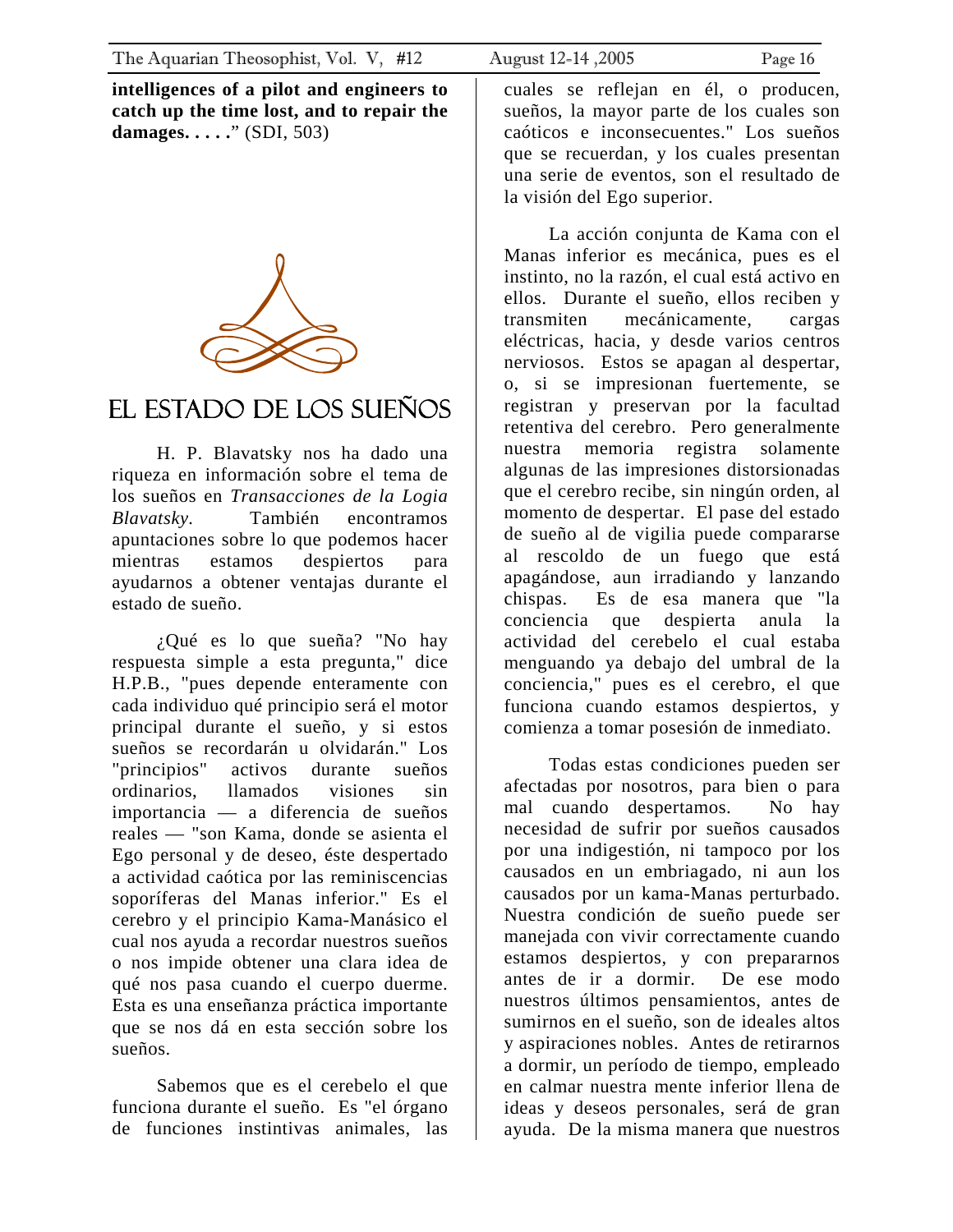The Aquarian Theosophist, Vol. V, #12 August 12-14 ,2005 Page 17

últimos pensamientos en cualquier encarnación determinan nuestra conciencia después de la muerte, así mismo, nuestros últimos pensamientos antes de ir a dormir determinan el estado de nuestro sueño; y éste a su vez afecta nuestro estado de conciencia al día siguiente.

Se nos dice que

la memoria del que sueña es como un arpa eoliana de siete cuerdas; y su estado de mente lo podemos comparar con el viento que sopla sobre las cuerdas. La cuerda correspondiente del arpa responderá a uno de los siete estados de actividad mental en que el sujeto se encontraba antes de quedarse dormido.

Así es como vemos la necesidad de prepararnos antes de ir a dormir.

Hay otras clases de sueños que tienen varios orígenes, pero si los recordamos o no, o si los recordamos correcta o incorrectamente, depende del cerebro, excepto quizá en caso que sea de la acción directa del Ego superior.

Puesto que los sueños reales son "Las acciones del Ego durante el reposo físico, son grabadas, por supuesto, en su propio plano, y producen sus efectos apropiados en éste. Pero debemos siempre recordar que en general, los sueños, y de acuerdo con lo que sabemos de ellos, son simplemente nuestras reminiscencias nebulosas, de esos hechos, al despertar.

Otro hecho que debemos guardar en la mente, es el papel que juega la Luz Astral en los sueños, H.P.B. afirma:

La Luz Astral se ha tomada muy literalmente, al interpretarse como un segundo cielo azul. Sin embargo, este espacio imaginario en el cual están impresas una multitud de imágenes de todo lo que siempre fue, es, y será, no es sino una triste realidad. Se convierte en,

y para el hombre — al menos síquico y ¿quién no lo es? — un demonio tentador, su "ángel maligno," y el inspirador de nuestras peores acciones. Actúa él, sobre la voluntad, hasta del que duerme, a través de imágenes que estampa sobre su cerebro en estado de sopor (estas visiones no deben ser confundidas con los "sueños"), y estos gérmenes producen su fruto cuando el que duerme, despierta.

Un sensitivo puede ver en la Luz Astral, aun cuando se encuentra despierto, y tiene lo que se conoce como "visiones de vigilia," pero "las reflexiones en la Luz Astral se perciben mejor con los ojos cerrados, y durante el sueño, aun más claramente.

La división septenaria de los sueños que sigue se presenta a su consideración.

1. Sueños proféticos, según nos dicen son esos sueños que son estampados *directamente* en nuestra memoria por el Yo Superior, y por lo tanto son generalmente claros y evidentes; en alguna ocasión puede escucharse una voz, o un evento futuro puede vislumbrarse. Mientras más claro esté el cerebro, más "poroso" será éste a experiencias espirituales, y más vívida será la retención en la memoria. H.P.B. nos dice que ciertas personas tienen sueños proféticos "porque sus cerebros físicos y memoria están en una relación y correspondencia, más estrecha con su 'Ego Superior,' que en la mayoría de los seres humanos. El Yo-Superior tiene más recursos para impresionar sobre la naturaleza física y la memoria eso que es de importancia para esas personas, que en el caso de otras personas menos dotadas."

2. Sueños alegóricos pueden ser explicados como si fueran vislumbres nebulosas de las actividades reales del Ego, recogidas por el cerebro y distorsionadas por nuestra imaginación. Estas realidades "son reflejadas en el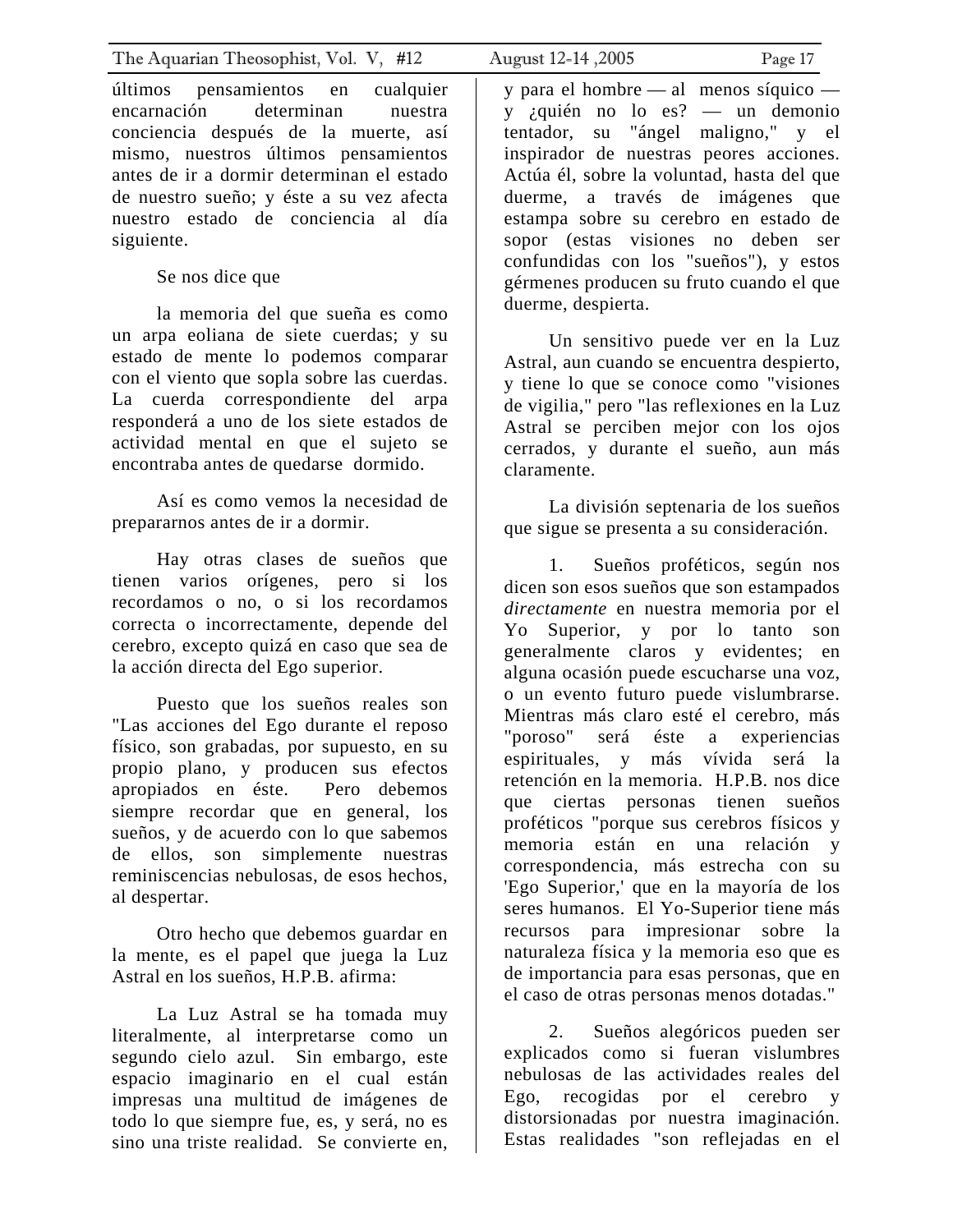cerebro del que duerme, son como sombras externas reflejadas en la lona de una tienda de campaña, que el ocupante ve cuando despierta." Esas accionespensamientos del Ego verdadero, son distorsionadas al momento que gradualmente el hombre despierta, y al interpretarlas, nuestra imaginación juega un papel, que lo que se recuerda es en la mayoría de los casos una verdad parcial.

3. Ahora siguen los sueños enviados por Adeptos, buenos o malos, por hipnotizadores, o por los pensamientos de mentes muy poderosas resueltas a subyugar nuestra voluntad. ¿Por qué estar receptivos a ese tipo de influencias?¿Dónde se estampan? Nuestra voluntad o volición, aunque está dormida e inactiva durante el sueño, puede dársele cierta inclinación cuando está activa, y ciertos resultados posteriores serán desarrollados. Esto, se nos ha dicho, es una de las prácticas de la 'magia negra,' y cuando es usado con buenos propósitos es parte del entrenamiento de un Ocultista. Actuar sobre la voluntad de una persona que está dormida, o sea, controlar sus sueños, y de esa forma controlar sus acciones cuando está despierta, no es trabajo fácil, y hay que estar muy avanzado en el "sendero" para poder hacerlo.

4. Siguen los sueños retrospectivos. ¿Qué son? Son sueños que tienen origen en pasadas encarnaciones. Estos sueños de acontecimientos dejan su impresión. Se denomina a la Luz Astral como la "tableta de la memoria" del hombre-animal; pero está además la memoria del Ego espiritual, el cual actúa sobre la voluntad del hombre que duerme a través de visiones impresas sobre su cerebro dormido, y estas visiones se recuerdan algunas veces al despertar.

5. Ahora llegamos a los sueños de advertencia y premonición, los cuales

requieren "la activa cooperación del Ego interno." Algunas veces el aviso está destinado para otro que no puede ser impresionado. Este sueño es "a menudo causado a la cooperación consciente, o inconsciente de dos personas vivientes, o por sus dos Egos."

6. Sueños confusos, como se ya se ha visto, son esos producidos por las funciones animales instintivas, de las cuales el órgano que actúa es el cerebelo. Podemos quizá añadir que la memoria de nuestro cerebro puede confundir cualquier sueño o mezclar ciertos tipos de sueños cuando despertamos.

7. Y finalmente, hay sueños los cuales son meras fantasías e imágenes caóticas causadas por indigestión, dificultad para respirar, o causas fisiológicas que crean un sentimiento de opresión y producen una sensación de calamidad inminente. Pesadillas y sueños desagradables se incluyen en esta categoría. Sueños caóticos pueden también ser causados por problemas mentales. Por ejemplo, un borracho, que se encuentra en estupor, lo ve todo en su cerebro como moviéndose en círculos, "produciendo en la imaginación horrendas y grotescas formas girando en vórtices en continuo movimiento."

Hay que recordar, que si hay que refrenar la fantasía, la imaginación debe ser cultivada. Imaginación no es fantasía; es "construcción de imágenes." Mientras más elevado sea el tipo de construcción de imágenes que hemos cultivado, más espirituales serán los recuerdos de las imágenes que vemos en los sueños. Es por eso que se nos recomienda no solamente aclarar nuestra mente, nuestras emociones, y el cerebro, justamente antes de dormir, sino también proveerles material adecuado, como mantener en la mente ideales elevados y darle a la imaginación una inclinación espiritual, recordando siempre que cada noche todos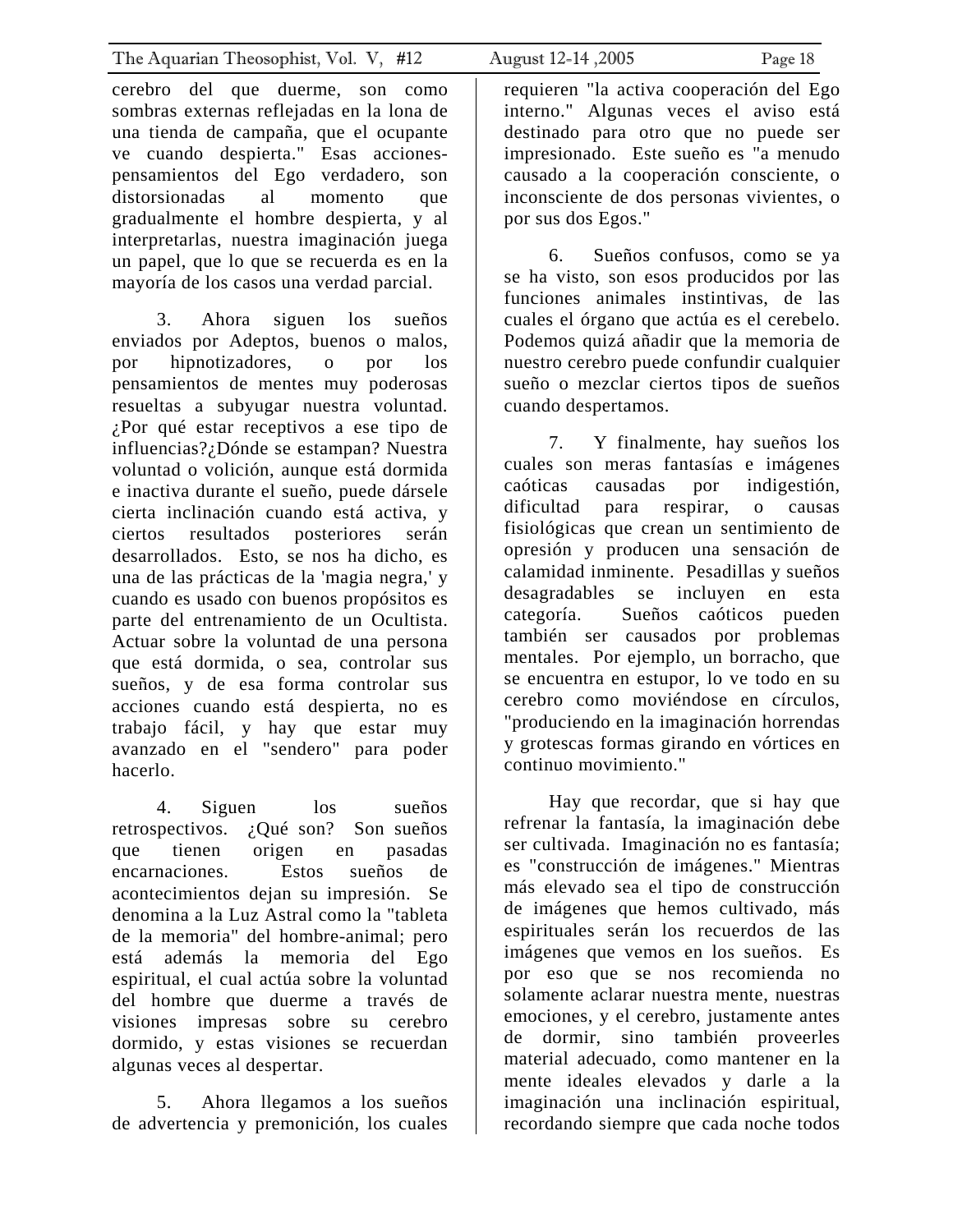<span id="page-18-0"></span>nos ponemos en contacto con nuestro Ego espiritual y nuestra conciencia entra en estado de *Sushupti.*

En el caso de niños, con cuánta frecuencia los mandamos a la cama cuando están física y mentalmente agotados, casi en estado de estupor! Hay una gran riqueza en historietas para niños, las cuales exaltan la mente infantil y que pueden usarse, para leerles antes de ir a dormir. De esa forma su cerebro y estado emocional estarán más a tono con la vida real. *La Voz del Silencio* tiene maravillosos "mantrams," los cuales pueden recordarse momentos antes de ir a la cama. Limpiar el cuerpo del polvo acumulado durante el día, armonizando las emociones, y plantar ideas de índole espiritual. ¡Qué gran ayuda sería esto para un niño! Pongamos en práctica estas ideas y al comprobar su eficacia, le estaremos dando al niño el beneficio de lo que hemos aprendido. Hagamos de la Teosofía una fuerza viviente al ponerla en práctica en la vida diaria.



### THE DREAM CONDITION

H. P BLAVATSKY has given us a wealth of information on the subject of dreams in Transactions of the Blavatsky Lodge. We also find there hints in regard to what we can do while awake to help us to take advantage of the sleep condition.

What is it that dreams? "There is no simple answer to the question," says H.P.B., "for it depends entirely on each individual what principle will be the chief motor in dreams, and whether they will be remembered or forgotten." The "principles" active during ordinary dreams, called idle visions — as distinguished from real dreams — "are Kama, the seat of the personal Ego and of

desire awakened into chaotic activity by the slumbering reminiscences of the lower Manas" It is the brain and the Kama-Manasic principle which helps us to remember our dreams or prevents us from gaining any clear idea of what happened during the sleep of the body. This is an important practical teaching given us in this section on dreams.

We learn that it is the cerebellum which functions during sleep. It is "the organ of instinctual animal functions, which reflect themselves in, or produce, dreams which for the most part are chaotic and inconsequent." Dreams which are remembered, and present a sequence of events, are the result of the vision of the higher Ego.

The combined action of Kama and lower Manas is mechanical, for it is instinct, not reason, which is active in them. During sleep, they receive and send out mechanically electric shocks to and from various nerve-centres. These fade out on waking, or, if impressed strongly enough, are registered and preserved by the retentive faculty of the brain. But generally our memory registers only some of the distorted impressions which the brain receives, without order or sequence, at the moment of awakening. The dream state passing into the waking state can be compared to the embers of a dying fire, radiating and throwing off sparks. The play of the memory is like a current of air rekindling the dying embers. That is to say, "the waking consciousness recalls to activity the cerebellum which was fading below the threshold of consciousness," as the cerebrum, which functions when we are awake, begins to take over.

All these conditions can be affected by us, for good or ill, in the waking consciousness. There is not need for us to suffer from indigestion-caused dreams, nor from those of the drunkard, nor even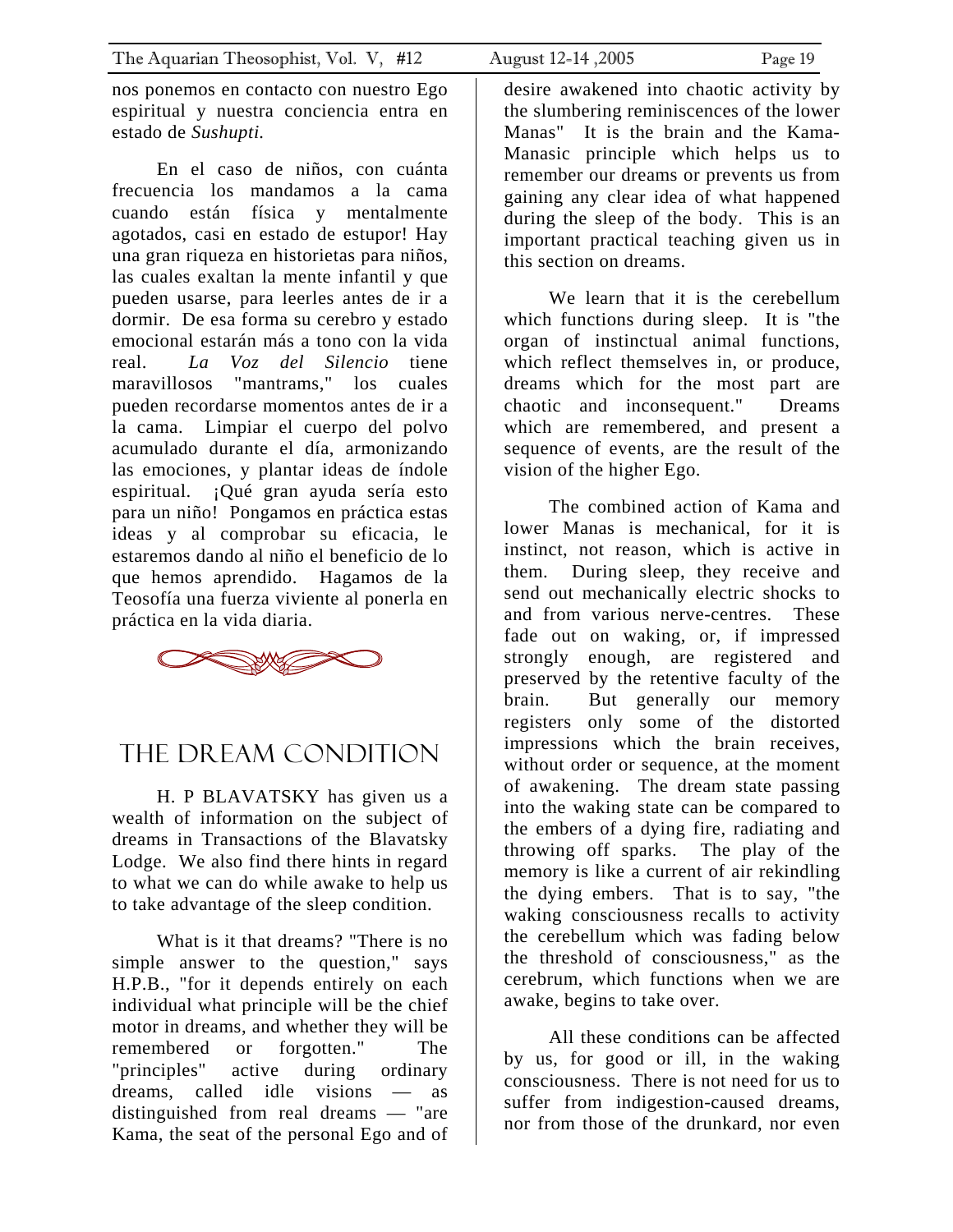from those caused by the disturbed kama-Manas. Our dream condition can be changed by right living during the waking state, and by right preparation before sleep, so that our last thoughts before we sink into slumber are of high ideals and noble aspirations. Before going to sleep, a period spent in quieting our lower mind filled with personal ideas and desires will be of help. Just as our last thoughts in any incarnation determine our consciousness after death, so our last thoughts before going to sleep determine the dream state; and the latter in turn affects our waking consciousness the following day.

We are told that the memory of the Sleeper is like an Aeolian seven-stringed harp; and his state of mind may be compared to the wind that sweeps over the chords. The corresponding string of the harp will respond to that one of the seven states of mental activity in which the sleeper was before falling asleep.

So we see again the necessity for preparing ourselves for sleep.

There are other kinds of dreams which have various sources, but whether we remember them or not, or remember them correctly or incorrectly, still depends on the brain, except perhaps in the case of the direct action of the higher Ego.

Since real dreams are "The actions of the Ego during physical sleep, they are, of course, recorded on their own plane and produce their appropriate effects on this one. But it must be always remembered that dreams in general, and as we know them, are simply our waking and hazy recollections of these facts."

Another fact has to be borne in mind, namely, the role that the Astral Light plays in dreams, H.P.B. states:

The Astral Light has been taken too literally to mean some sort of a second blue sky. This imaginary space, however, on which are impressed the countless images of all that ever was, is, and will be, is but a too sad reality. It becomes in, and for, man — if at all psychic — and who is not? — a tempting Demon, his "evil angel," and the inspirer of all our worst deeds. It acts on the will of even the sleeping man, through visions impressed upon his slumbering brain (which visions must not be confused with the "dreams"), and these germs bear their fruit when he awakes.

A sensitive can see in the Astral Light even when awake, and have what are called "waking visions," but "the reflections in the Astral Light are seen better with closed eyes, and, in sleep, still more distinctly."

The sevenfold division of dreams next needs to be considered.

Prophetic dreams, we are told, are those impressed by the Higher Self directly on our memory, and therefore they are generally plain and clear; either a voice is heard or a coming event is foreseen. The clearer the brain, the more "porous" it is to spiritual influences, the more vivid will be the remembrance. H.P.B. says that truly prophetic dreams are had by certain persons "because their physical brains and memory are in closer relation and sympathy with their `Higher Ego' than in the generality of men. The Ego-Self has more facilities for impressing upon the physical shell and memory that which is of importance to such persons than it has in the case of other less gifted persons."

Allegorical dreams may be explained as being hazy glimpses of realities, of the Ego's doings, caught by the brain and distorted by our fancy. These realities "are reflected on the brain of the sleeper, like outside shadows on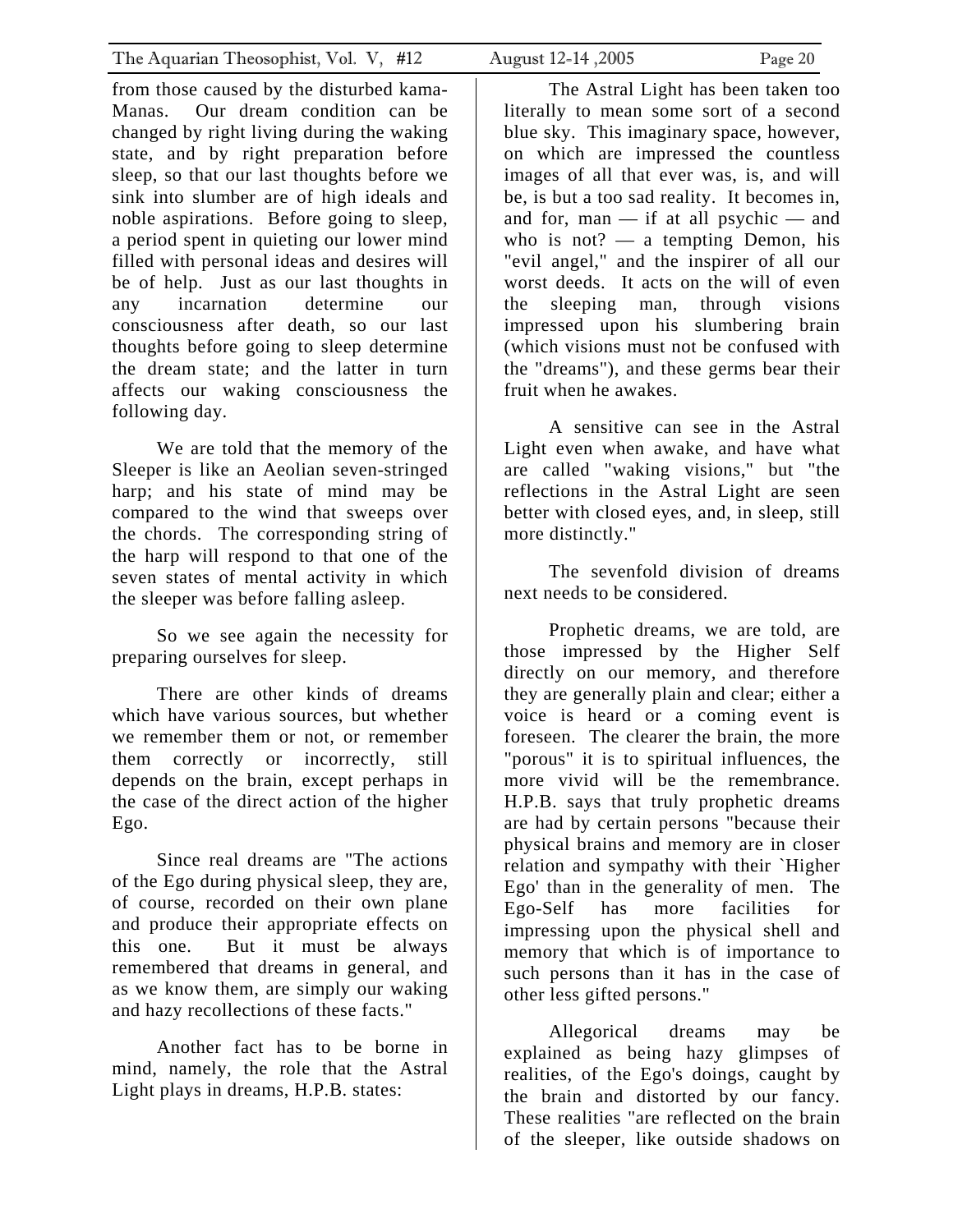The Aquarian Theosophist, Vol. V, #12 August 12-14, 2005 Page 21

the canvas walls of a tent, which The occupier sees as he wakes" Those thought-actions of the true Ego get distorted as the man becomes fully awake, and in interpreting them our fancy plays a part, so that what is remembered is generally only half true.

Then there are dreams sent by Adepts, good or bad, by mesmerizers, or by the thoughts of very powerful minds bent on making us do their will. Why should we be open to such influences?

Where are they impressed? Our will or volition, though dormant and inactive during dreams, can be given a certain bent during its activity, and certain afterresults developed. This, we are told, "is one of the dodges of `black magic,' and when used for good purposes belongs to the training of an Occultist." To act on the will of a sleeping person, that is, to control his dreams, and thus control his actions when awake, is not an easy task, and one must be far advanced on the "path" to be able to do so.

We come next to retrospective dreams. What are these? They are dreams of events belonging to past incarnations. These events leave their impress behind them. The Astral Light is called the "tablet of the memory" of the animal man; but there is also the memory of the spiritual Ego, which acts on the will of the sleeping man through visions impressed upon his slumbering brain, and these visions are sometimes recalled on waking.

Then there are dreams of warning and premonition, which require "the active co-operation of the inner Ego." Sometimes the warning is meant for another who is unable to be impressed himself. Such a dream is "often due to the conscious or unconscious cooperation of the brains of two living persons, or of their two Egos."

Confused dreams, as already seen, are those produced by the instinctual animal functions of which the cerebellum is the organ. We can perhaps also say that our brain memory can confuse any dream or mix up different types of dreams when we wake up.

Lastly, there are dreams which are mere fancies and chaotic pictures caused by indigestion, difficulty in breathing, or such-like physiological causes which create a feeling of oppression and produce a sensation of impending calamity. Nightmares and unpleasant dreams come under this category. Chaotic dreams may also be caused by mental trouble. A drunkard, for instance, who is in a stupor, sees everything whirling round in the brain, "producing in the imagination and fancy horrid and grotesque shapes in continual motion and convolutions."

It needs to be remembered that while fancy should be curbed, imagination has to be cultivated. Imagination is not fancy; it is imagebuilding. The higher the type of imagebuilding we have cultivated, the more spiritual will be the remembrance of the images we see in dreams. So we understand why we are advised not only to clear the mind and the emotions and the brain just before sleeping, but to give them definite food of a high nature, such as that provided by reading devotional books, by keeping high ideals in mind, and by giving the imagination a spiritual bent, remembering that each night we contact our spiritual Ego and enter into the Sushupti condition of consciousness.

In the case of children, how often do we send them to bed almost in a stupor, or in a state of physical and mental exhaustion! There is a wealth of elevating stories which can be used as bedtime stories, so that their brain and emotional condition are more in tune with the real life. There are so many